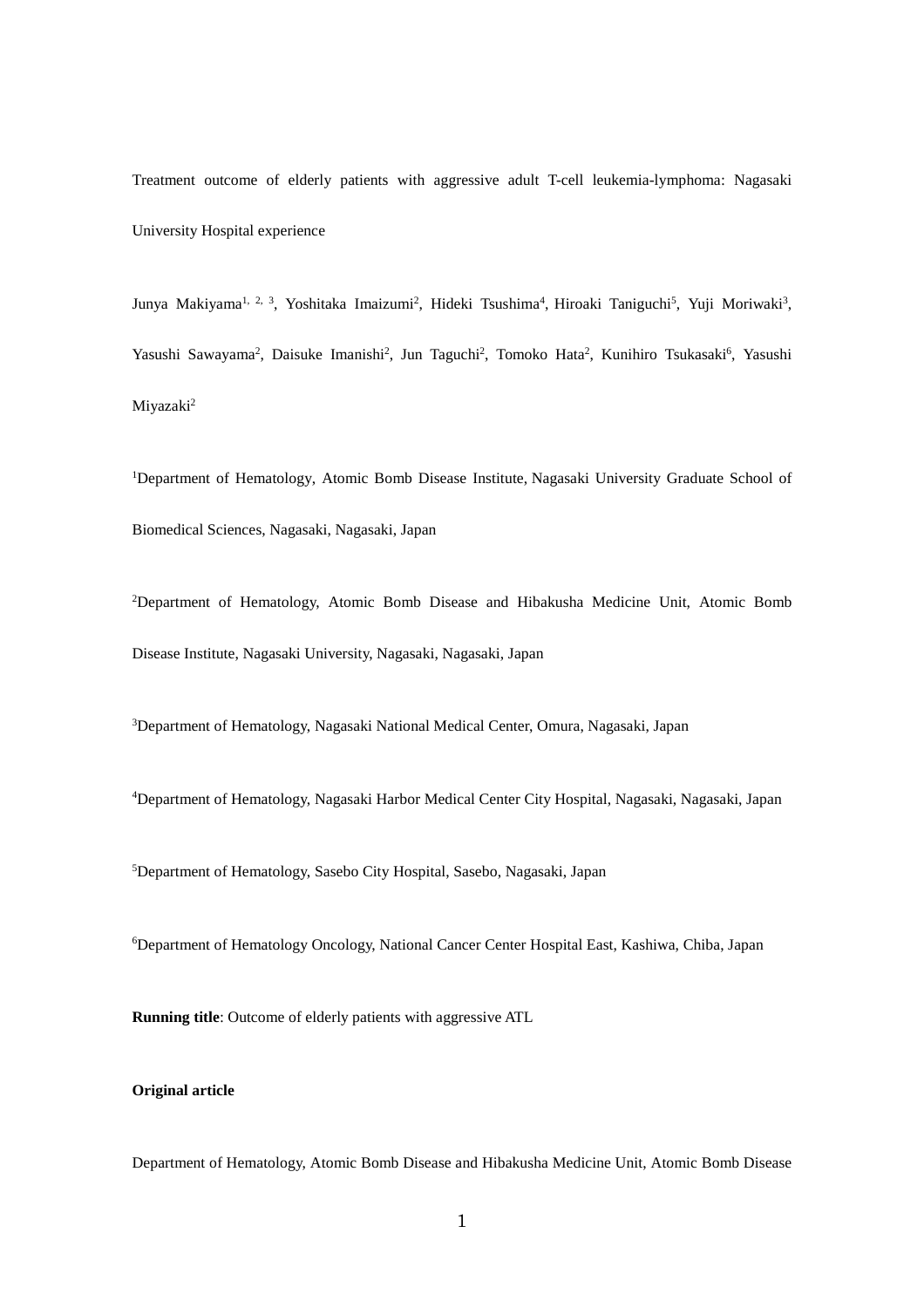Institute, Nagasaki University, 1-12-4 Sakamoto, Nagasaki, Nagasaki 852-8523, Japan

Yoshitaka Imaizumi

E-MAIL: y-imaizm@nagasaki-u.ac.jp

TEL: +81-95-819-7111

FAX: +81-95-819-7113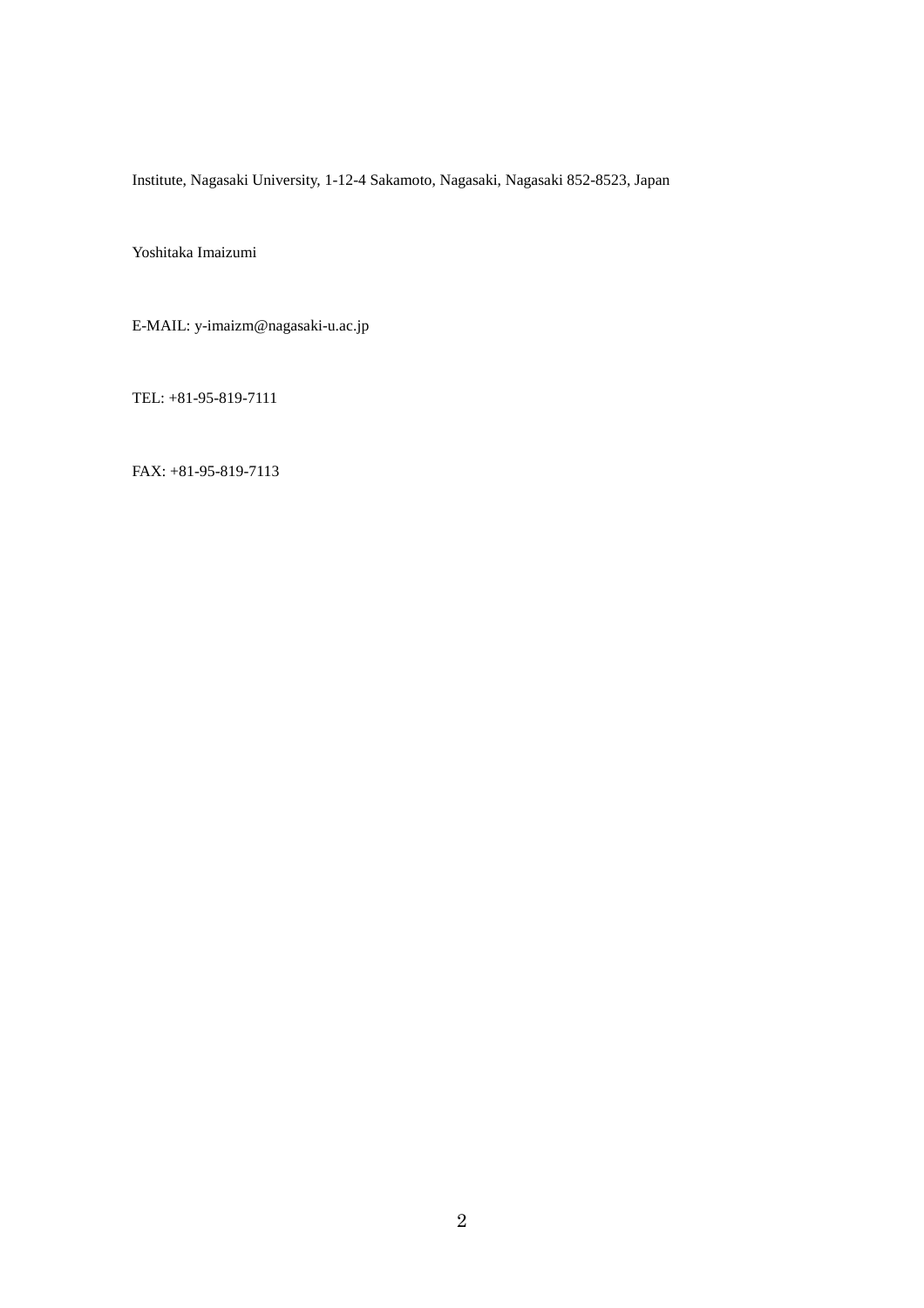# **Abstract**

VCAP (vincristine, cyclophosphamide, doxorubicin, and prednisone)-AMP (doxorubicin, ranimustine, and prednisone)-VECP (vindesine, etoposide, carboplatin, and prednisone) is a standard regimen for aggressive adult T-cell leukemia-lymphoma (ATL). However, the efficacy of this regimen has not been fully elucidated for patients aged 70 years or older. Here, we retrospectively analyzed elderly patients with aggressive ATL at Nagasaki University Hospital between 1994 and 2010 to assess treatment outcomes. Of 148 evaluable patients, 54 were aged 70 years or older at diagnosis. The median survival time (MST) and overall survival (OS) at two years in elderly patients were 10.6 months and 22.1%, respectively. Thirty-four patients received VCAP-AMP-VECP as the initial treatment, although the doses were reduced for most patients. In these patients, MST and OS at two years were 13.4 months and 26.6%, respectively. Eleven of 34 patients (32%) received maintenance oral chemotherapy after two or three cycles of VCAP-AMP-VECP, and MST and OS at two years were 16.7 months and 32.7%, respectively. Our results suggest that the VCAP-AMP-VECP regimen may be effective and that maintenance oral chemotherapy may be considered as a therapeutic option for elderly patients with aggressive ATL.

**Keywords:** adult T-cell leukemia-lymphoma (ATL), elderly patients, chemotherapy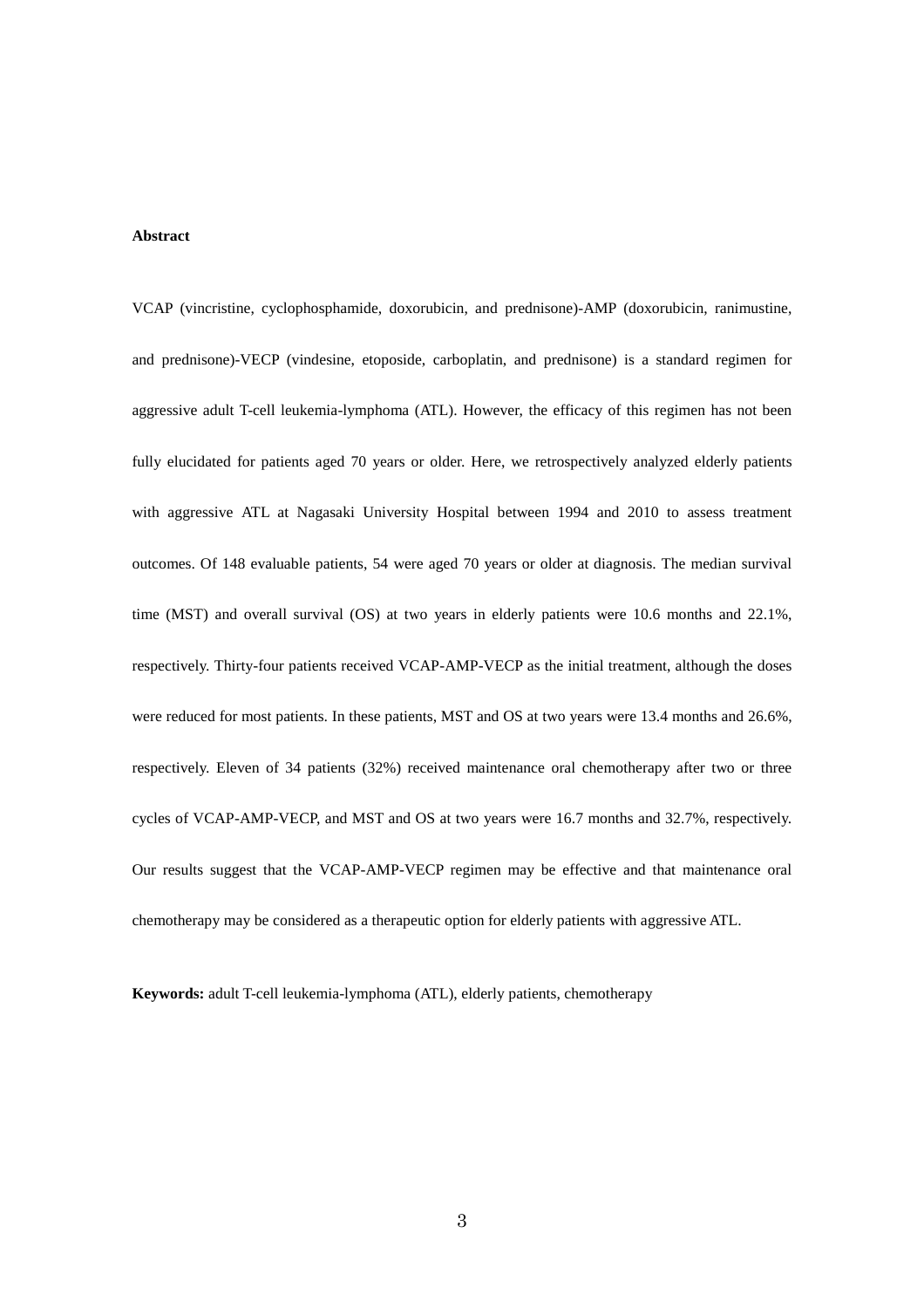### **Introduction**

Adult T-cell leukemia-lymphoma (ATL) is a distinct peripheral T-cell malignancy associated with human T-lymphotropic virus type I (HTLV-1) [1-4]. Aggressive ATL (i.e., acute, lymphoma, or unfavorable chronic type) generally has a poor prognosis and has been considered a target of chemotherapy [5-7]. However, a poor treatment outcome has been reported with chemotherapy for aggressive ATL. The VCAP (vincristine, cyclophosphamide, doxorubicin, and prednisone)-AMP (doxorubicin, ranimustine, and prednisone)-VECP (vindesine, etoposide, carboplatin, and prednisone) regimen was developed as an intensified regimen, and efficacy has been reported for aggressive ATL [8, 9]. In the regimen, the interval between courses of chemotherapy was shortened to increase the dose intensity with administration of granulocyte-colony stimulating factor, and ranimustine and carboplatin were incorporated because the activity of these agents is not affected by the expression of P-glycoprotein, a possible mechanism of therapy resistance in ATL. The longer overall survival (OS) at 3 years and higher complete remission (CR) rate with VCAP-AMP-VECP compared with CHOP (cyclophosphamide, doxorubicine, vincristine, and prednisone)-14 have been reported for previously untreated aggressive ATL in a prospective randomized study [9]. The median survival time (MST) was reported to be 13 months, and the OS at 3 years was 24% for patients treated with VACP-AMP-VECP. Thus, this regimen is considered a standard treatment for patients with aggressive ATL. However, patients older than 70 years were not included in the clinical trial. Thus, the efficacy of this regimen in elderly ATL patients has not been elucidated.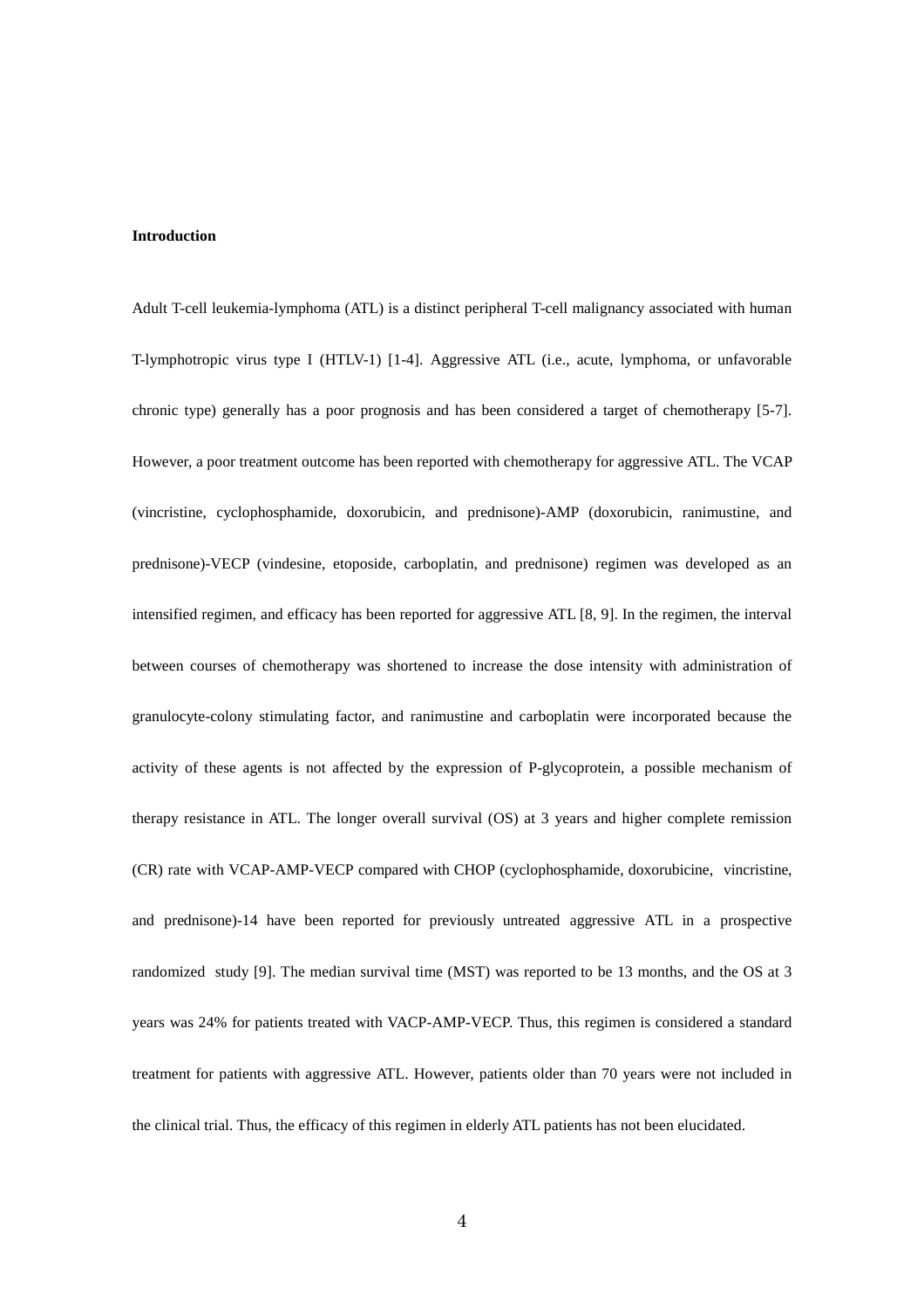In Western countries, the efficacy of anti-viral therapy (combination of the antiretroviral agents, interferon alpha and zidovudine) has been reported and adopted for the treatment of ATL [10]. However, the outcome of this treatment was not sufficient for aggressive ATL. The outcome of anti-viral therapy for lymphoma-type ATL was reported to be inferior to that of chemotherapy. Furthermore, the reported result of anti-viral therapy for acute-type ATL was not superior to the outcome of VCAP-AMP-VECP [9,10]. In addition, these drugs are not approved for the treatment of ATL in Japan.

Allogeneic hematopoietic stem cell transplantation (allo-HSCT) has been adopted for the treatment of aggressive ATL, and its efficacy has been reported [11-13]. However, the high therapyrelated mortality remains a problem, and generally allo-HSCT cannot be used in patients older than 70 years. Thus, the optimal treatment of elderly patients has not been established.

A nationwide survey of ATL was carried out in Japan between 2006 and 2007 [14]. According to this survey, the age of ATL patients shifted toward older ages compared to previous nationwide studies, and the mean age gradually increased from 52.7 years in the first survey (cases before 1980) to 61.1 years in the ninth survey (1996-1997), and finally to 66.0 years in the current survey (median: 67 years, range: 19-94 years). Therefore, establishment of the optimal treatment strategy for elderly ATL patients is an important issue. However, the treatment outcome of elderly patients with aggressive ATL has not been evaluated.

In this study, we retrospectively investigated the outcome of patients 70 years or older with aggressive ATL in our hospital. The purpose of this study was to evaluate the treatment outcome in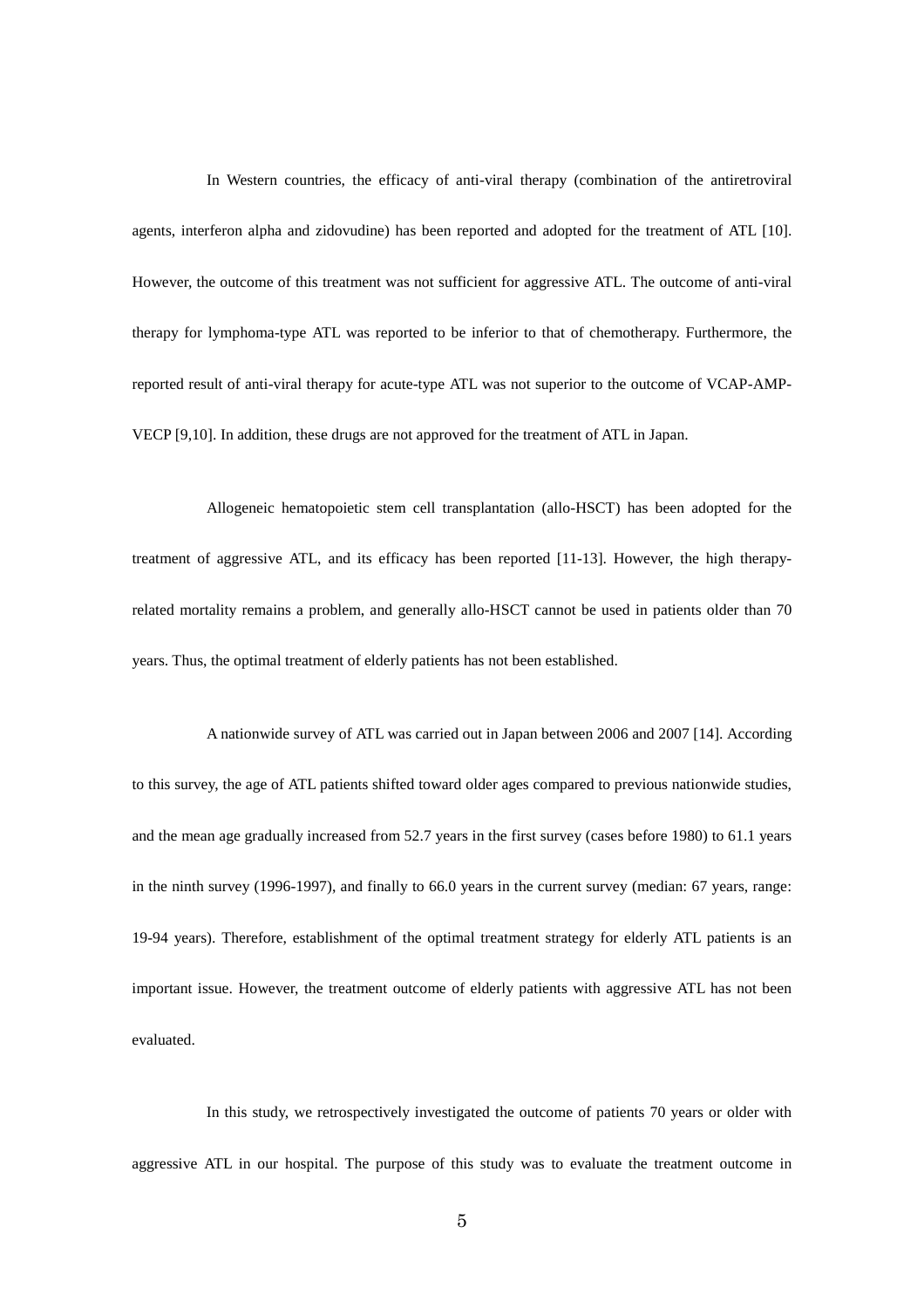clinical practice and to provide baseline data for treatment of elderly ATL patients.

### **Patients and methods**

#### Patients

We evaluated a total of 196 previously untreated patients with aggressive ATL (i.e., acute, lymphoma, or unfavorable chronic type) who were admitted to the Nagasaki University Hospital between January 1994 and December 2010. Clinical subtypes of ATL were classified based on Shimoyama criteria [5]. The unfavorable chronic type of ATL was defined by the presence of at least one of the following three factors: low serum albumin (Alb), high serum lactate dehydrogenase (LDH), or high blood urea nitrogen (BUN) concentration [6]. Diagnosis of ATL was made based on clinical features, the presence of anti-HTLV-1 antibody, histologically and/or cytologically proven mature T-cell malignancy, and monoclonal integration of HTLV-1 proviral DNA into tumor cells in the evaluable cases. Of the 196 patients, 48 patients were excluded: 13 patients were excluded due to missing data at diagnosis, and 35 patients who had undergone allo-HSCT were also excluded (Figure 1). We conducted the study with the remaining 148 eligible patients. Of these patients, 54 patients were 70 years or older (elderly group). The remaining 94 patients who were under 70 years old were designated as the younger group. Data were collected and updated by October 2012.

### Clinical Data

We collected information regarding age, sex, clinical subtype, white blood cell (WBC) count, neutrophil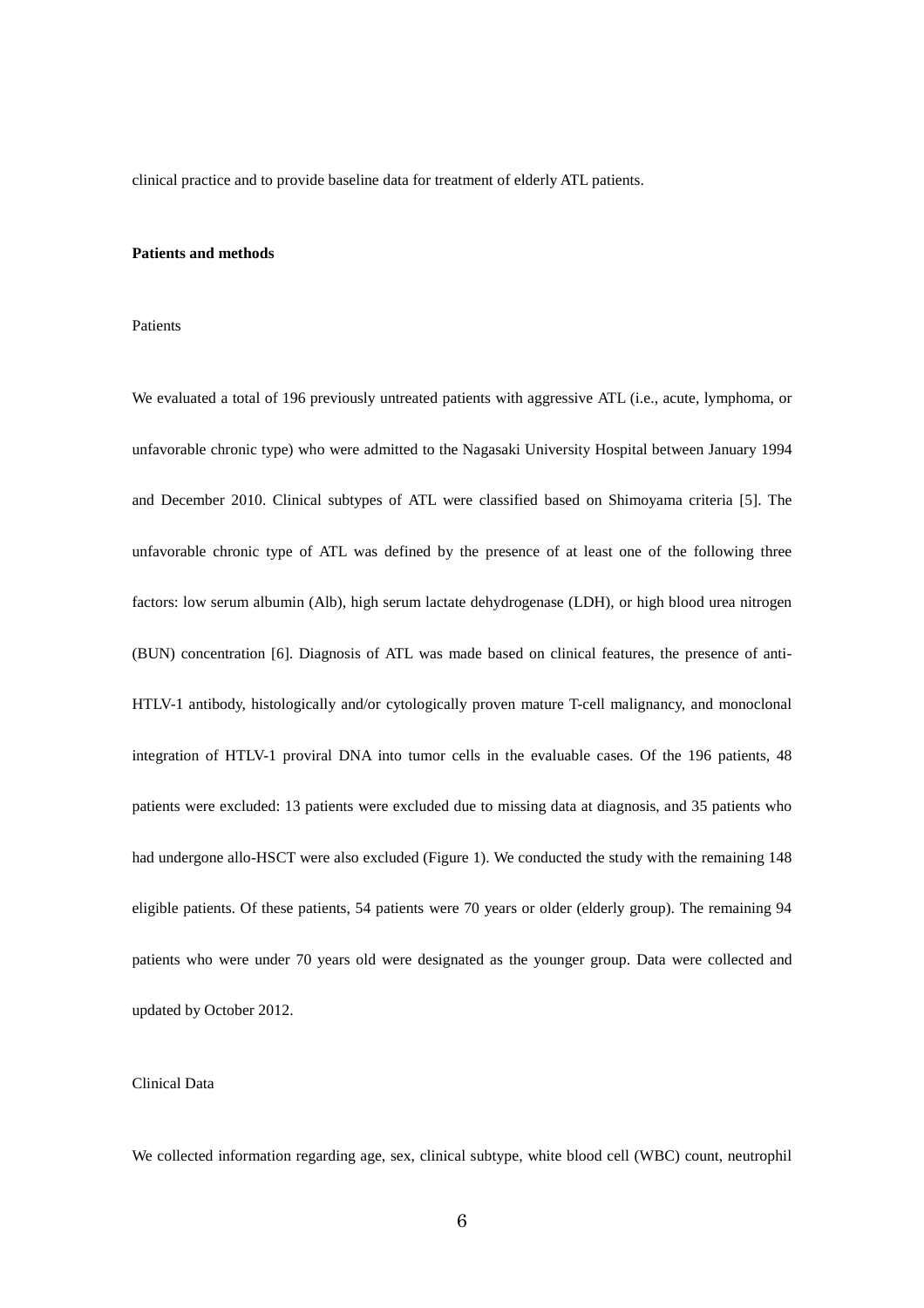count, total lymphocyte count, platelet count, serum total protein, serum Alb, LDH, BUN, soluble interleukin-2 receptor (sIL-2R), serum corrected calcium; serum calcium +  $(4 - Alb)$ , Ann Arbor stage, performance status (PS) according to the Eastern Cooperative Oncology Group (ECOG), B symptoms (i.e., fever of unknown origin, loss of weight, or nocturnal sweating), and initial treatment. We defined leukemic stage IV disease as the presence of more than 1% abnormal lymphocytes in peripheral blood [15]. This retrospective, nonrandomized, observational study that used existing data was granted exemption from the institutional review board, and the requirement for written informed consent was waived.

#### Treatment and response

Basically, patients with aggressive ATL were treated with the VCAP-AMP-VECP regimen if their general condition was adequate. Patients who were not candidates for the full dose treatment received a dosereduced VCAP-AMP-VECP regimen, which became the second treatment option. Patients with a worse condition were treated with other, less toxic regimens. Our study had no strict criteria for the selection of the treatment regimen or for the degree of the dose reduction. The final decision of the choice of the treatment regimen was made by each attending physician. Patients who received at least one cycle of the full dose or dose-adjusted VCAP-AMP-VECP as the initial treatment were assigned to the VCAP-AMP-VECP group, because it was difficult to distinguish the patient treated with VCAP regimen from those treated with dose-reduced CHOP-like regimen for the initial treatment in the retrospective analysis. The remaining patients were assigned to the other treatment group. In the elderly group, no patient was treated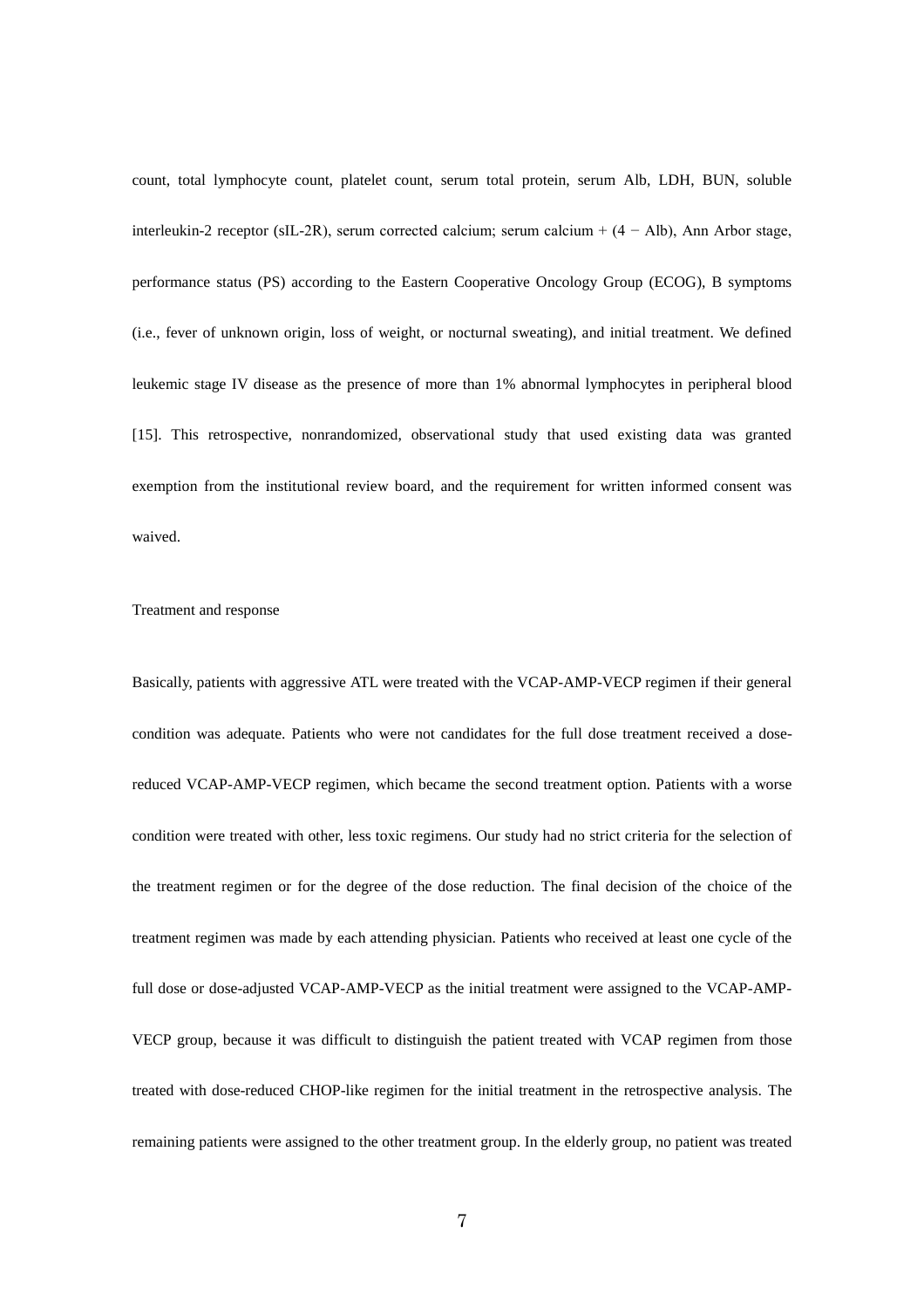with mogamulizumab, an anti-CC chemokine receptor 4 monoclonal antibody, at the point of final analysis of this study. In some elderly patients treated with the VCAP-AMP-VECP regimen, the treatment was stopped after two or three cycles of the regimen, and maintenance oral chemotherapy was administered that was mainly composed of etoposide and/or sobuzoxane and/or prednisone. The response criteria were divided into four categories: CR, partial remission (PR), stable disease (SD), and progressive disease (PD). Responses were defined as follows: CR, disappearance of all disease; PR, ≥50% reduction of measurable disease; SD, failure to attain CR or PR, but not PD; PD, new or increased lesions according to the Response Criteria for ATL [16]. In this study, the best response was assessed regardless of the duration of the response.

#### Statistical analysis

Comparison among groups was performed with the  $\chi^2$  statistic or Fisher's exact test as appropriate for categorical variables, and the Mann-Whitney U test for continuous variables. OS was calculated from the time of diagnosis to the date of death from any cause or to the last follow-up date. Survival curves were estimated using the Kaplan-Meier method and compared using the log-rank test. The 95% confidence interval (CI) of OS at 2 years was calculated. All tests were two-sided, and *P* < 0.05 was considered significant in all analyses. All statistical analyses were performed with Prism 6.0 software (GraphPad Software, San Diego, CA).

### **Results**

#### Patient characteristics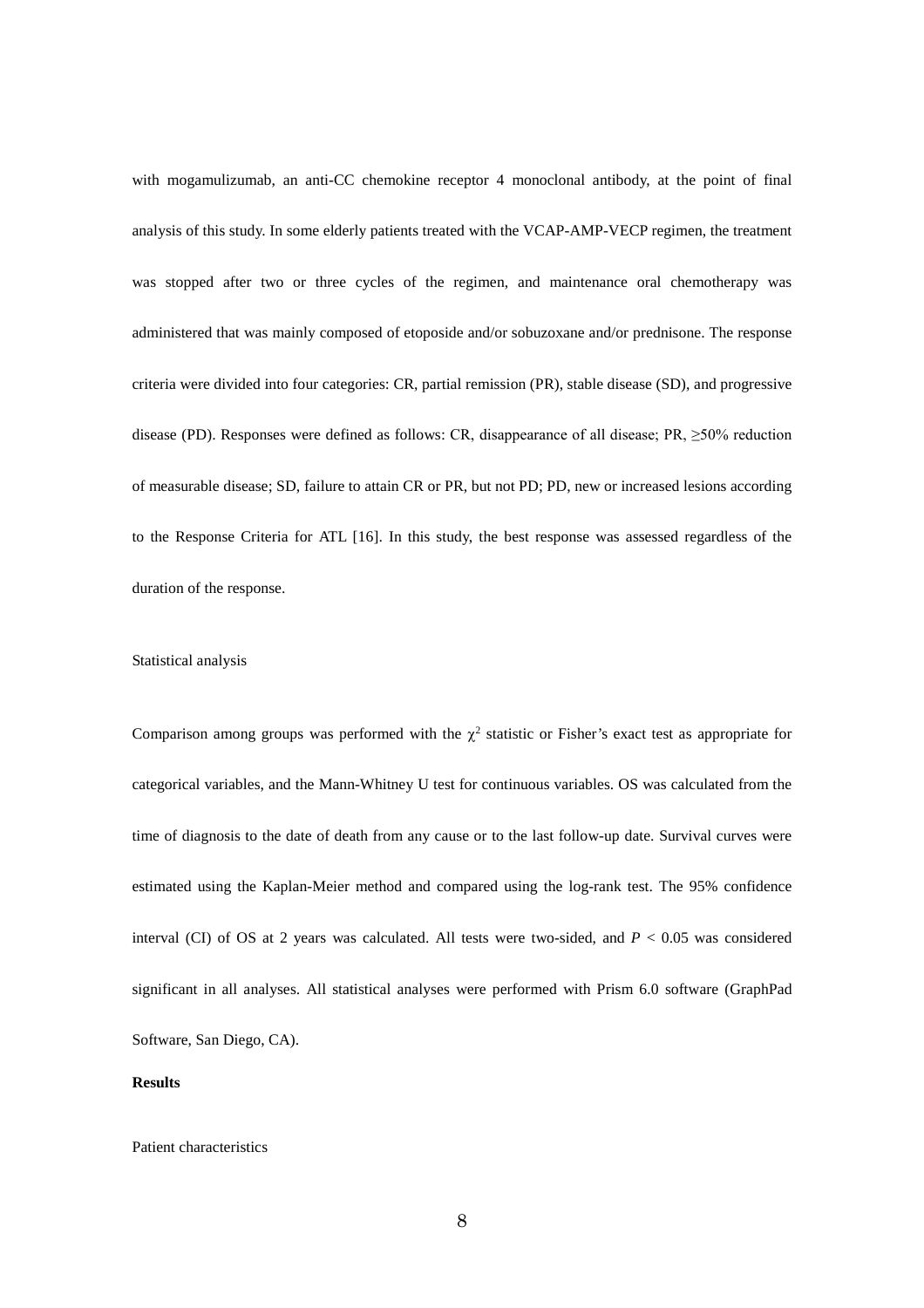We conducted the study with the 148 eligible patients (Figure 1). The clinical characteristics of all patients by age are summarized in Table 1. Ninety-four patients were in the younger group, and 54 patients were in the elderly group. WBC count, neutrophil count, and total lymphocyte count were significantly increased in the younger patients compared with those in the elderly group. The initial treatment was also different in the two groups. In the elderly group, the doses of VCAP-AMP-VECP were reduced in most patients. We found no difference in other clinical parameters between the groups. The median follow-up time for the survivors was 12.9 months (range: 0.2-201.5 months). Ninety-seven of 148 patients (65.5%) received VCAP-AMP-VECP as the initial treatment, 45 patients (30.4%) received other treatments, and six patients (4.1%) received only supportive care.

# Survival of the patients

In the younger group, MST and OS at 2 years were 11.7 months and 26.4% (95% CI: 17.2-36.6%), respectively, whereas in the elderly group, MST and OS at 2 years were 10.6 months and 22.1% (95% CI: 11.6-34.8%), respectively (Figure 2). Although MST and OS at 2 years in the younger group tended to be better than those in the elderly group, no significant difference was observed between the two groups ( $P =$ 0.28; log-rank test).

# Survival and response of the elderly patients

The clinical characteristics of the elderly patients by initial treatment are summarized in Table 2. The median follow-up time for the survivors was 22.2 months (range: 0.2-121.1 months). Thirty-four out of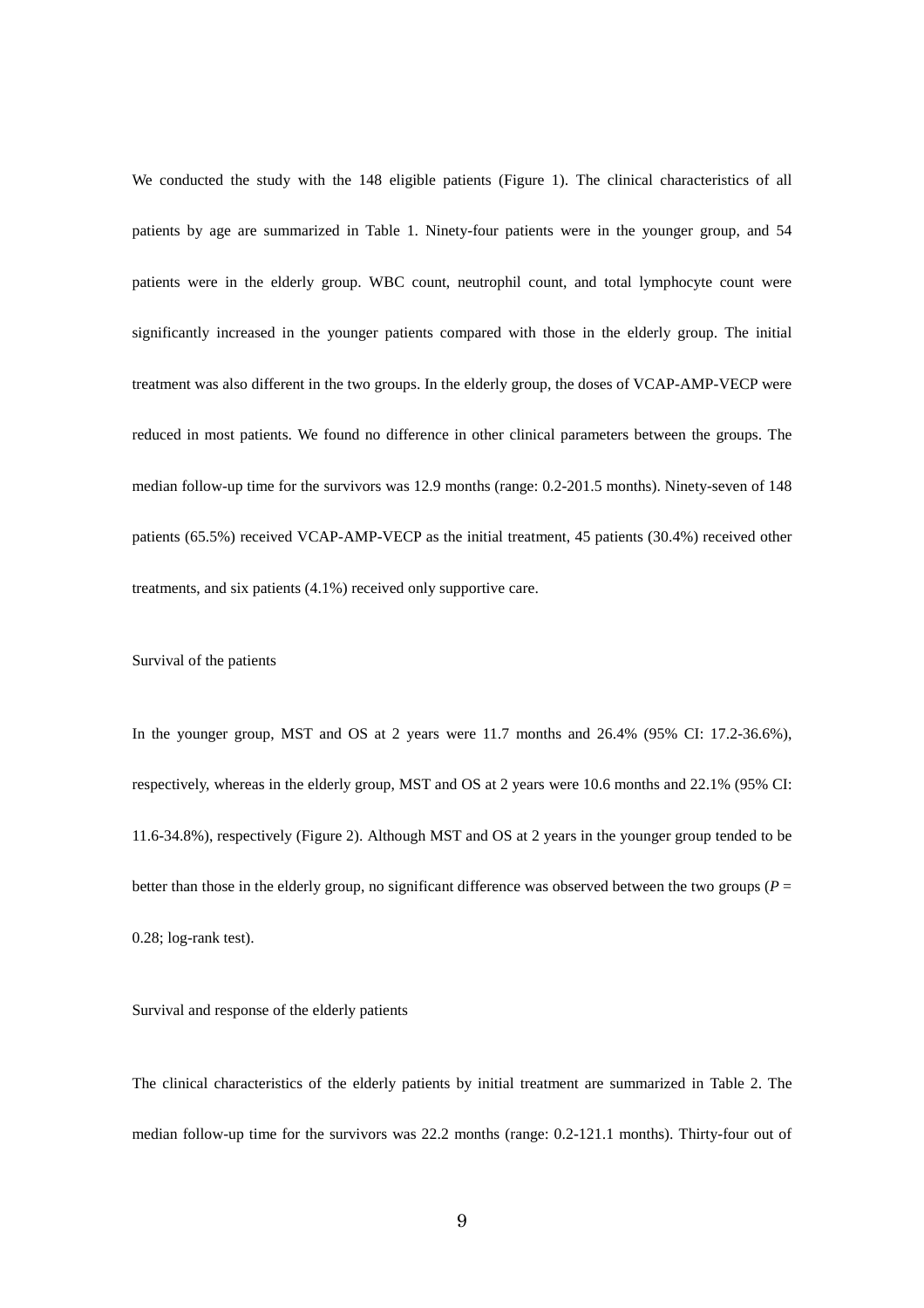54 patients (63.0%) received the VCAP-AMP-VECP regimen as the initial treatment, whereas 16 patients (30.0%) received other treatments. Four patients received only supportive care. We observed a statistically significant difference in age, WBC count, and total lymphocyte count between the VCAP-AMP-VECP group and the other treatment group (data not shown). The doses were reduced from the start of the chemotherapy in 31 out of 34 patients (91.2%) treated with the VCAP-AMP-VECP regimen. Of the 16 patients who received other treatments, 7 patients had CHOP/CHOP-like treatment, 3 patients had single agent treatment, 4 patients had other combination therapy, and 2 patients had radiation therapy. In the VCAP-AMP-VECP group, MST and OS at 2 years were 13.4 months and 26.6% (95% CI: 12.6- 43.0%), respectively, whereas in the other treatment group, MST and OS at 2 years were 5.4 months and 15.5% (95% CI: 2.6-38.7%), respectively (Figure 3). In elderly patients treated with the VCAP-AMP-VECP regimen as the initial treatment, the survival curve was similar to the reported result in a clinical study of patients older than 56 years and younger than 70 years [9]. The overall response rate (CR+PR) was 75% (24/32; two patients were unknown) after two or three cycles of VCAP-AMP-VECP, and the rate of completion of the six cycles of VCAP-AMP-VECP was 19% (6/32) in the elderly group.

# Maintenance oral chemotherapy

For some elderly patients treated with the VCAP-AMP-VECP regimen who had some response to the initial treatment, maintenance oral chemotherapy was administered after fewer than three cycles of the VCAP-AMP-VECP regimen, considering their quality of life and the difficulty in continuing the intensive regimen. We also evaluated the outcome of patients treated with maintenance oral chemotherapy.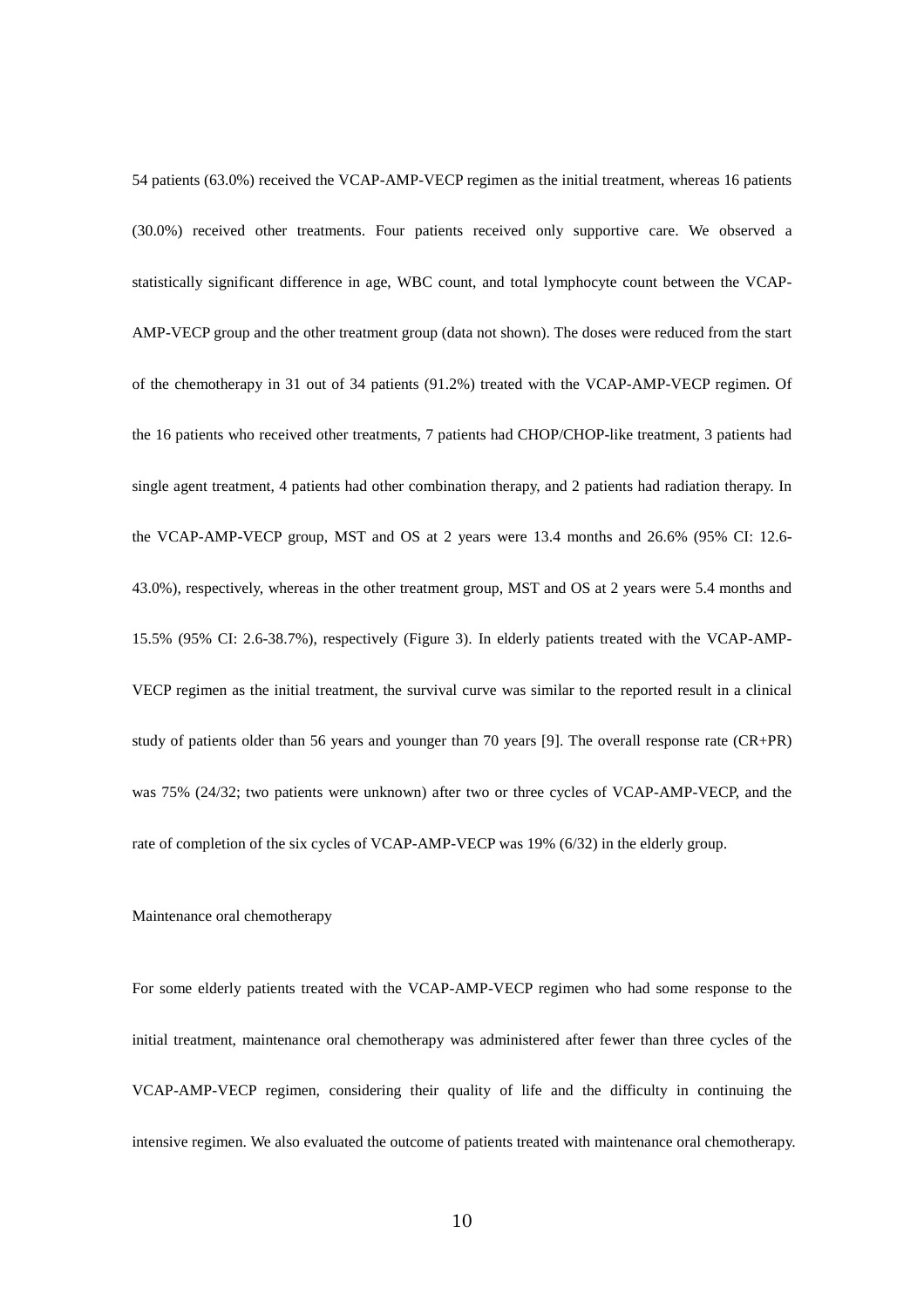Eleven out of 34 (32%) patients received maintenance oral chemotherapy. The disease status at the beginning of the maintenance therapy was CR in 2 patients, PR in 8 patients, and SD in 1 patient. In patients who received maintenance therapy, MST and OS at 2 years were 16.7 months and 32.7% (95% CI: 8.3-60.6%), respectively. Twenty three patients were not treated with the maintenance therapy, and the disease status was CR in 1 patient, PR in 12 patients, and PD in 3 patients, for the patients assessed after 3 cycles of VCAP-AMP-VECP, and PR in 1 patients and PD in 4 patients, for the patients who were treated no more than 2 cycles of the regimen. For the two remaining patients, it was not clear whether they were treated with maintenance therapy or not. The clinical characteristics of the patients according to the maintenance therapy are summarized in Table 3. There was not significant difference, except for the platelet count, in the background between the patients treated with the maintenance therapy and those without the treatment.

A simplified ATL-prognostic index (PI)

An ATL-PI has been proposed to develop a system for risk stratification in patients with acute- and lymphoma-type ATL [15]. A simplified ATL-PI was defined with five risk factors as follows: 2 (if stage = III or IV) + 1 (if ECOG PS >1) + 1 (if age >70 years) + 1 (if albumin <3.5 g/dL) + 1 (if sIL-2R >20,000 U/mL). Scores from 0 to 2 were categorized into the low-risk group, 3 and 4 into the intermediate-risk group, and 5 to 6 into the high-risk group. MSTs were reported to be 4.5, 7.0, and 16.2 months, and OS at 2 years were reported to be 6%, 17%, 37% for patients at high, intermediate, and low risk, respectively [15]. We evaluated the elderly patients in our study using the simplified ATL-PI. Ten patients were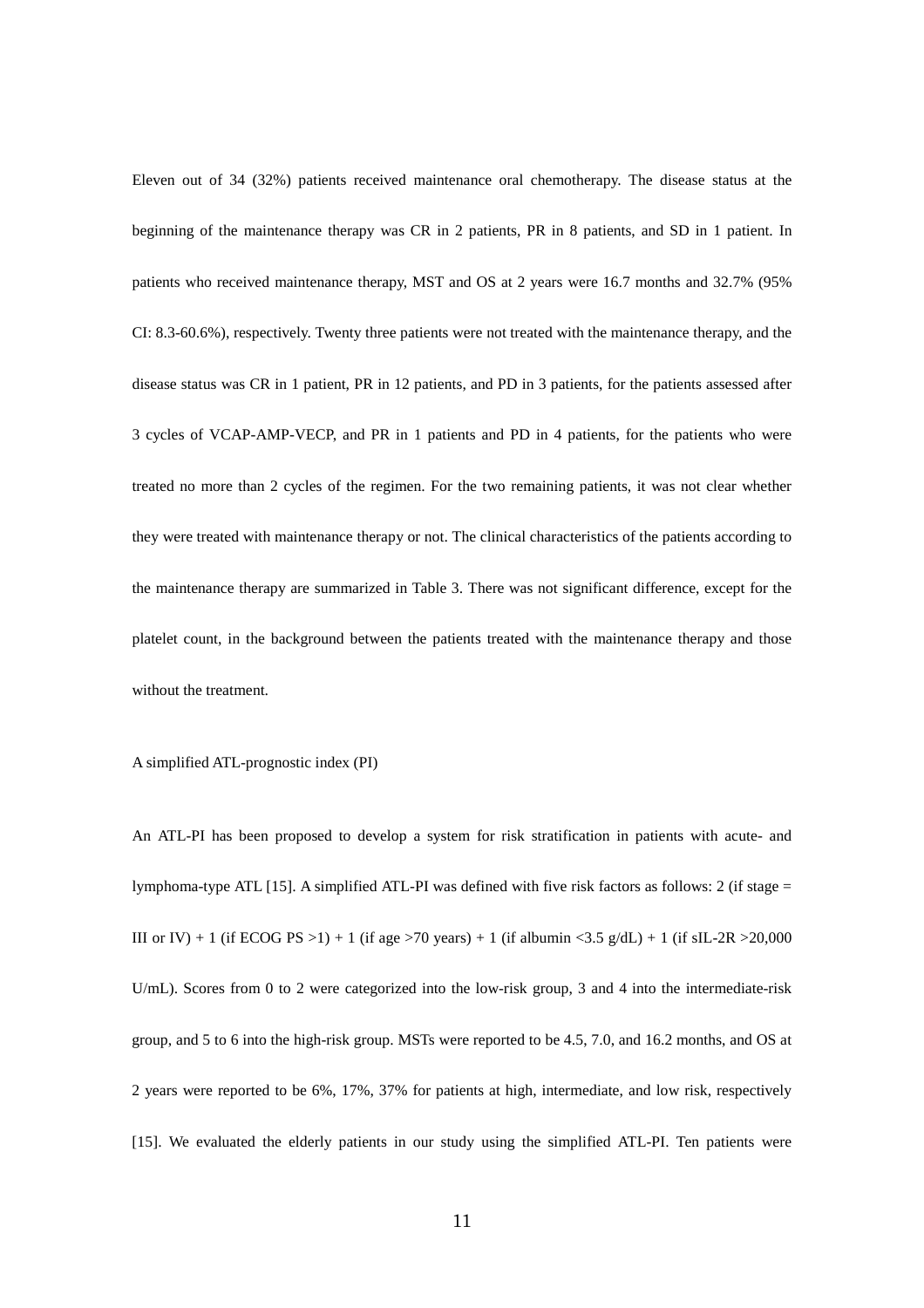excluded because of missing data. The MSTs were 5.1, 12.9, and 19.5 months, and OS at 2 years were 17.8% (95% CI: 3.4-41.4%), 18.4% (95% CI: 5.8-36.6%), and 50.0% (95% CI: 0.6-91.0%) for patients in the high-risk (n = 4), intermediate-risk (n = 23), and low-risk groups (n = 17), respectively (Figure 4a). We identified no statistically significant difference, but observed a tendency for a better prognosis in the low-risk group. The effects of the risk factors in the ATL-PI on OS in the elderly patients were analyzed with univariate analysis. The survival rate was significantly lower in patients with a lower Alb level  $[\geq 3.5]$  $(n = 25)$  vs. <3.5 g/dL  $(n = 19)$ ;  $P = 0.047$ ; log-rank test]] (Figure 4b). However, other factors, such as stage [I, II (n = 5) vs. III, IV (n = 39);  $P = 0.45$ ], PS [0, 1 (n = 21) vs. 2-4 (n = 23);  $P = 0.29$ ], and sIL-2R  $[\leq 20,000$  (n = 29) vs.  $\geq 20,000$  U/mL (n = 15);  $P = 0.058$ ] did not significantly affect OS.

### **Discussion**

In this retrospective study, we showed the treatment outcome of elderly patients with aggressive ATL. In our hospital, the median ages of patients with aggressive ATL at diagnosis were 61 years between 1994 and 2000 (range: 33-84 years) and 65 years between 2001 and 2010 (range: 35-85 years). The rate of patients 70 years or older was 16% (9 out of 57) in the former period and 36% (45 out of 126) in the latter period (Figure 5). The age of ATL patients has increased over time in our hospital, similar to the tendency observed in a nation-wide survey [14]. Therefore, the best way to treat elderly ATL patients has become a very important issue.

The VCAP-AMP-VECP regimen has been reported to be more likely to benefit younger patients, because no difference was detected in the outcome between patients ≥56 years old treated with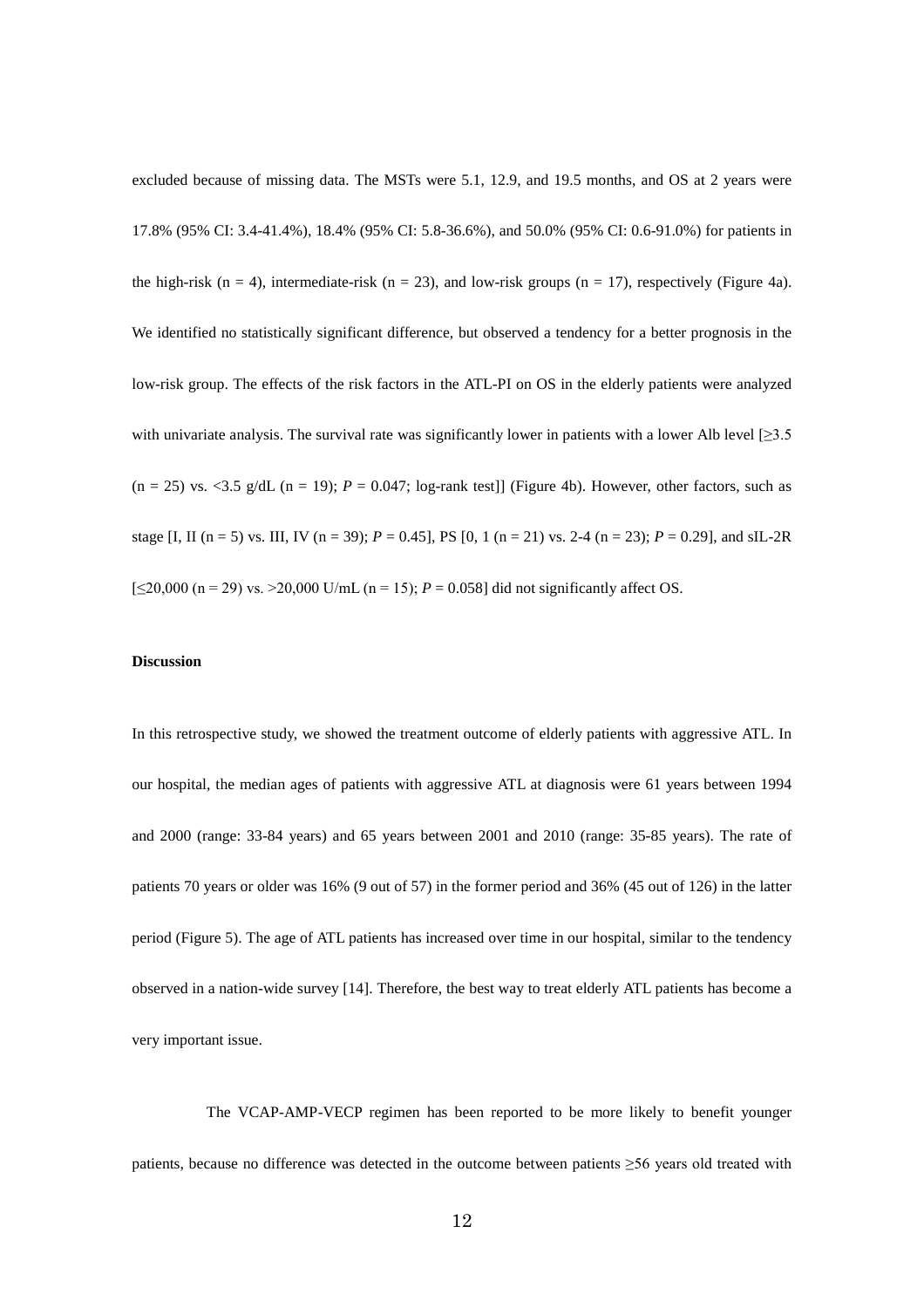VCAP-AMP-VECP and those treated with CHOP-14 [9]. In our study, for patients treated with VCAP-AMP-VECP, the MST and OS at 2 years were almost identical to these results in patients  $\geq$ 56 years old but under 70 years old in a clinical trial [9]. On the other hand, those who received another treatment as the first choice had a poorer prognosis. Selection bias was included in the choice of treatment in this retrospective study. Patients treated with chemotherapy other than VCAP-AMP-VECP were older ( $P =$ 0.02; Mann-Whitney U test) and may have been in worse condition. In addition, patients who did not complete first cycle of VCAP-AMP-VECP were excluded from VCAP-AMP-VECP group in this retrospective analysis, and patients who became treatment-resistant extremely early after the start of chemotherapy may not have been included in the VCAP-AMP-VECP group. Thus, we cannot conclude the superiority of VCAP-AMP-VECP compared to other regimens. However, our result suggests that a nearly identical outcome to the younger patients may be expected in elderly patients receiving a VCAP-AMP-VECP-like regimen if they are in relatively good condition. Dose adjustment may be required for the VCAP-AMP-VECP-like regimen when treating elderly patients to reduce the adverse events, because hematologic toxicity and infections were reported more frequently with the VCAP-AMP-VECP regimen than with CHOP-14. Indeed, only 8.8% (3/34) of elderly patients were treated with a full dose of VCAP-AMP-VECP as the initial treatment in our study. The degree of dose reduction varied, and the doses were reduced to about half to 80% in most cases according to the patients' condition.

We should keep in mind that two-fifths of elderly patients were not candidates for an intensive treatment such as VCAP-AMP-VECP, even in our university hospital. The ratio of elderly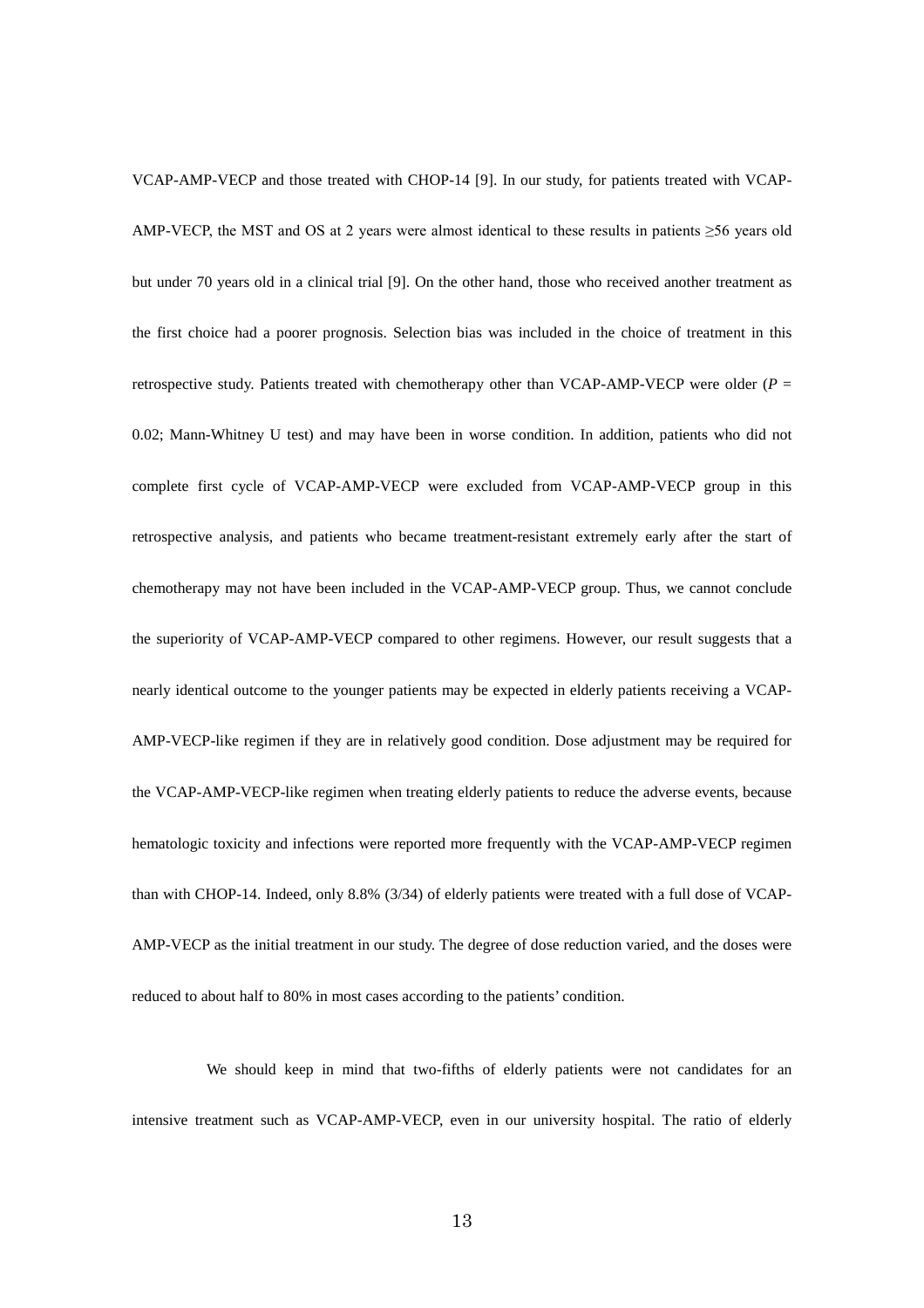patients with a worse general condition who were not candidates for this intensive regimen may be higher at the local public hospital. Thus, further improvement in the treatment strategy for elderly ATL patients is required.

The total number of cycles of VCAP-AMP-VECP that constituted a complete treatment was defined as six or seven in the clinical study [8, 9]. In our study, only six out of 32 patients (19%) completed six cycles of VCAP-AMP-VECP, although some patients were treated with maintenance therapy as described below. Three of the patients who completed six cycles of the VCAP-AMP-VECP regimen survived over 2 years. Thus, continuation of intensive chemotherapy may contribute to prolonged survival. However, the rate of completion of six cycles of VCAP-AMP-VECP was only 32% even in the clinical study, mainly because of progressive cytopenia and PD during the treatment [9]. Thus, for some elderly patients who responded to VCAP-AMP-VECP, we stopped the intensive chemotherapy after two or three cycles and orally treated them with etoposide and/or sobuzoxane and/or prednisone as maintenance therapy. We cannot conclude the efficacy of maintenance therapy in this study, because the number of patients was not sufficient, and the background may be heterogeneous for patients treated with such a strategy. However, our results appeared to be acceptable, and such a treatment strategy may become an option with an emphasis on quality of life of elderly patients. Further examination is expected to confirm the efficacy of maintenance therapy.

Most elderly patients included in this study were at intermediate or high risk in the ATL-PI, which suggests that our study did not inadvertently select patients with a better disease status. We could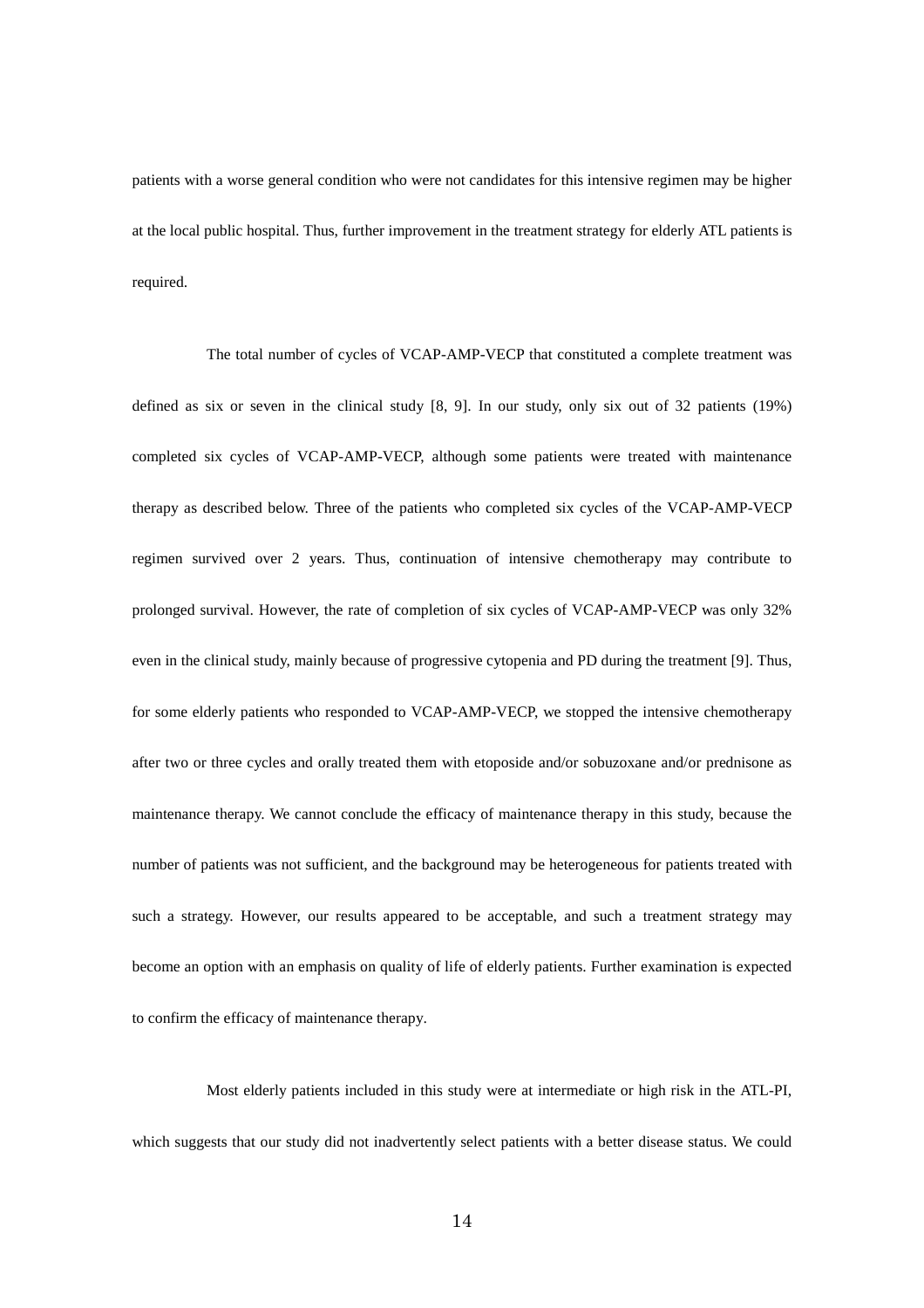not show a significant difference in prognosis with the ATL-PI in our patients. The number of patients may have been too small to analyze the efficacy of the prognostic index. Furthermore, low-risk patients were rare among the elderly patients in our study. The fact that older age itself is included as a risk factor in the ATL-PI may be the main reason for the deviation in the risk group.

The efficacy of mogamulizumab, a humanized anti-CC chemokine receptor 4 antibody, as a single agent has been reported for relapsed ATL [17]. Mogamulizumab is now available in clinical practice for relapsed refractory ATL patients in Japan. Thus, for example, administration of mogamulizumab for maintenance therapy may prevent relapse or regrowth of the disease. On the other hand, a clinical trial for mogamulizumab combined with VCAP-AMP-VECP as the initial treatment for aggressive ATL has been performed, although the result has not been published yet. Thus, mogamulizumab with dose-reduced VCAP-AMP-VECP or a less toxic regimen as the initial treatment may become a treatment option for elderly patients with aggressive ATL in the near future. An appropriate clinical trial is warranted to reveal the efficacy of such an approach. However, a prospective clinical trial may be difficult in elderly patients with aggressive ATL. In this report, no patient was treated with mogamulizumab, and our results provide a basis for the treatment result in elderly patients before the introduction of antibody therapy for the treatment of ATL.

In conclusion, our results suggest that dose-modified VCAP-AMP-VECP may become an optional regimen for the treatment of elderly patients with aggressive ATL if their general condition is good enough for intensive chemotherapy. In addition, two or three cycles of VCAP-AMP-VECP followed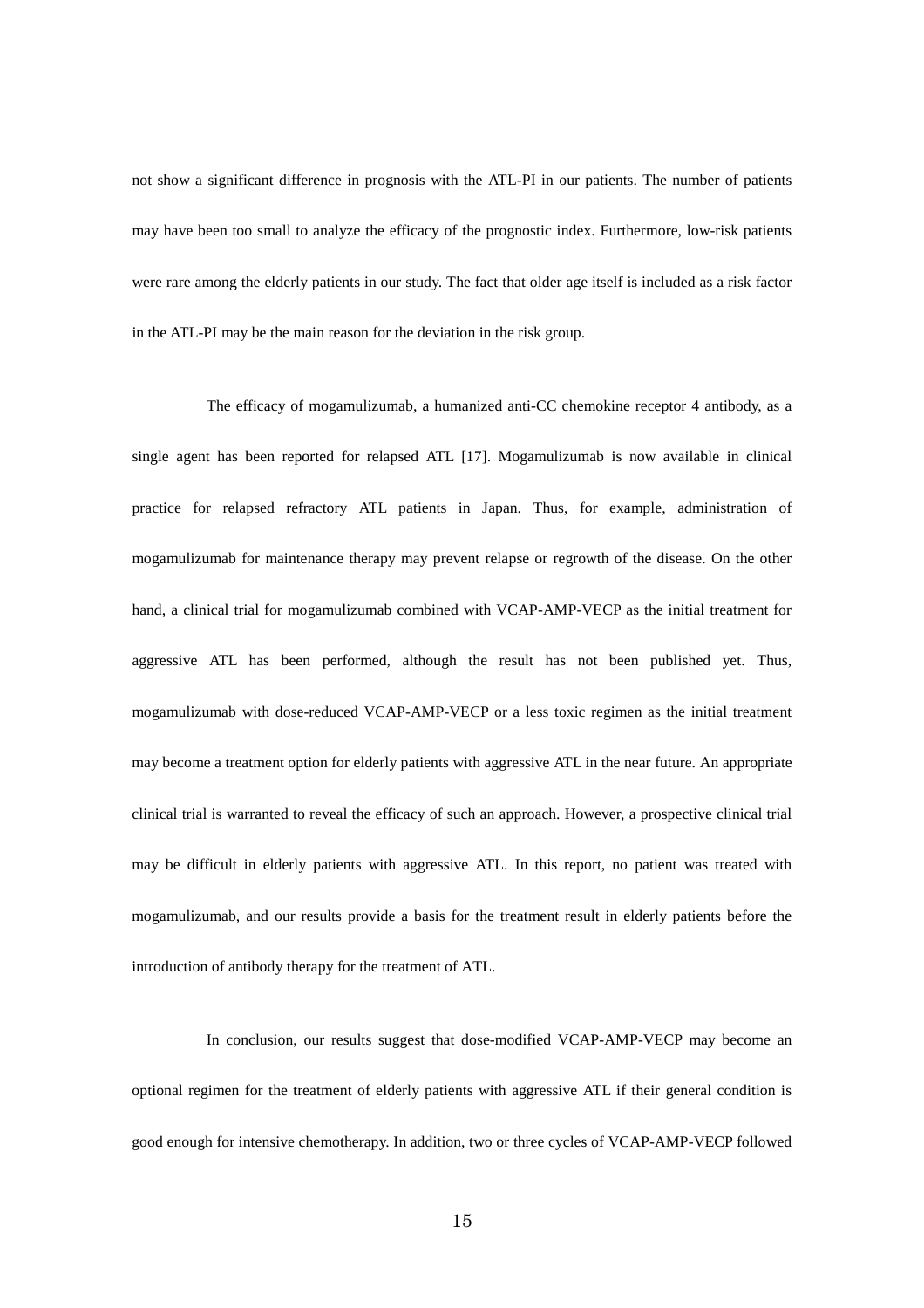by maintenance therapy may also become a treatment option for elderly patients. However, the outcome is not good enough, and thus, further improvement in the treatment strategy is warranted.

### **Acknowledgments**

We thank the hematologists in the Department of Hematology, Atomic Bomb Disease and Hibakusha Medicine Unit, Atomic Bomb Disease Institute, Nagasaki University, for diagnosis and treatment of patients with ATL. This work was supported by a grant for cancer research (H23-gan rinsho-ippan-022) from the Ministry of Health, Labor and Welfare of Japan.

# **Conflict of interest**

The authors declare that they have no conflict of interest.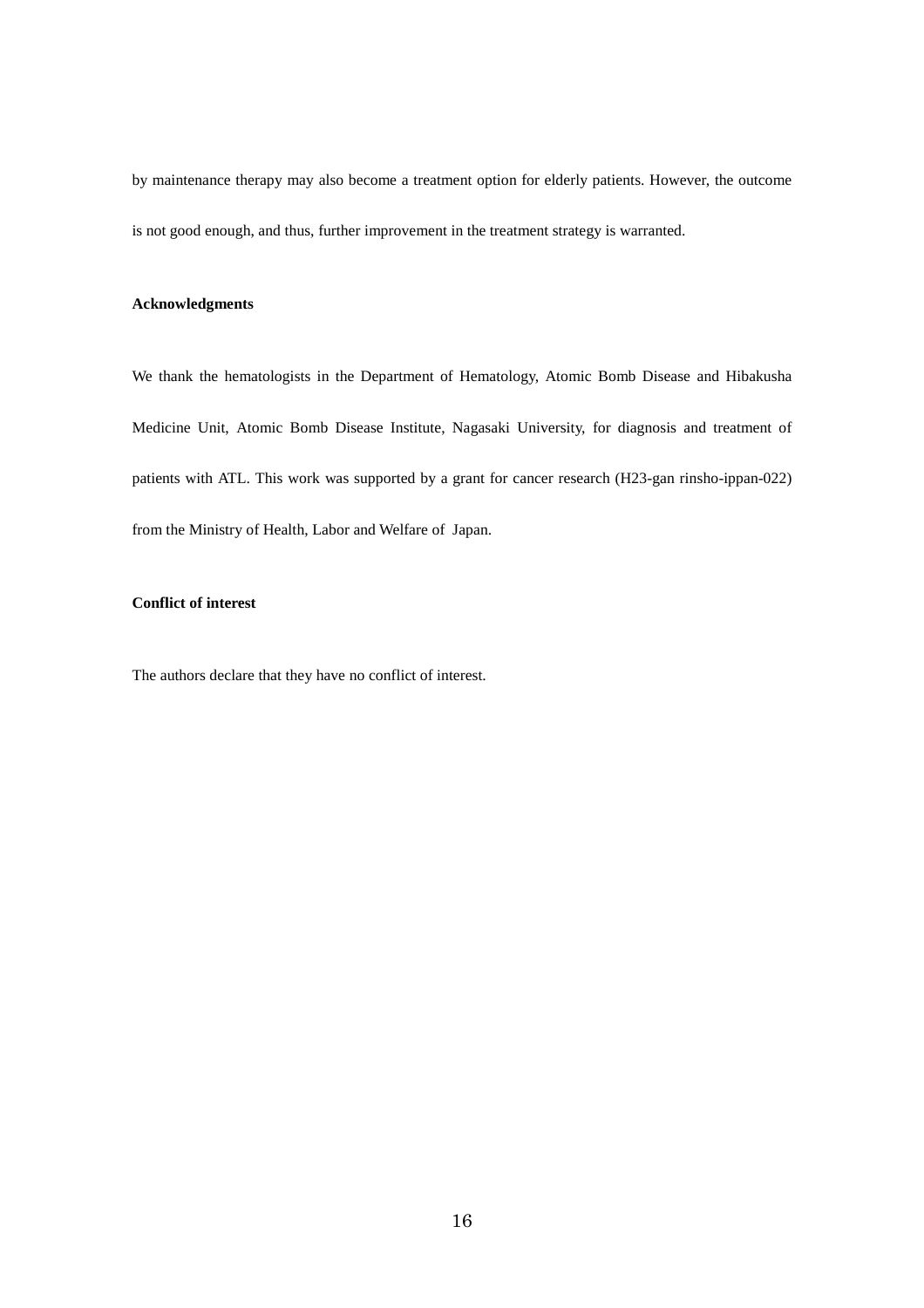#### **References**

[1] Uchiyama T, Yodoi J, Sagawa K, Takatsuki K, Uchino H. Adult T-cell leukemia: Clinical and hematologic features of 16 cases. Blood 1977; 50: 481-492

[2] Poiesz BJ, Ruscetti FW, Gazdar AF, Minna JD, Gallo RC. Detection and isolation of type C retrovirus particles from fresh and cultured lymphocytes of a patient with cutaneous T-cell lymphoma. Proc Natl Acad Sci U S A 1980; 77: 7415-7419

[3] Hinuma Y, Nagata K, Hanaoka M, Nakai M, Matsumoto T, Kinoshita KI, et al. Adult T-cell leukemia: antigen in an ATL cell line and detection of antibodies to the antigen in human sera. Proc Natl Acad Sci U S A 1981; 78: 6476-6480

[4] Yoshida M, Miyoshi I, Hinuma Y. Isolation and characterization of retrovirus from cell lines of human adult T cell leukemia and its implication in the disease. Proc Natl Acad Sci U S A 1982; 79: 2031-2035

[5] Shimoyama M. Diagnostic criteria and classification of clinical subtypes of adult T-cell leukaemialymphoma. A report from the Lymphoma Study Group (1984-87). Br J Haematol 1991; 79: 428-437.

[6] Shimoyama M. Chemotherapy of ATL. In: Takatsuki K, ed. Adult T-cell Leukemia. Oxford, UK: Oxford University Press; 1994:221-237.

[7] Tobinai K & Watanabe T. Adult T-cell leukemia-lymphoma. In: Abeloff MD, Armitage JE,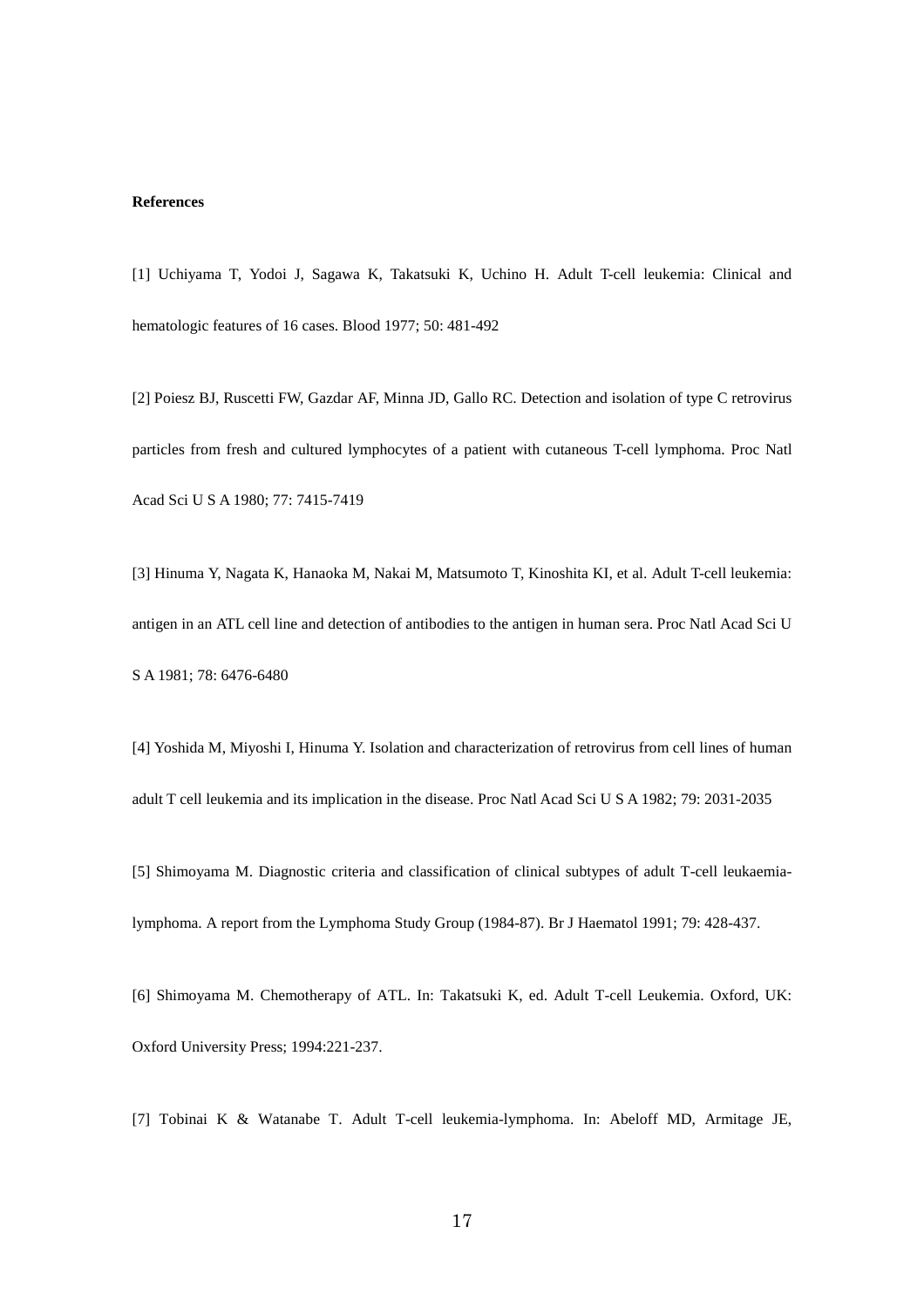Niederhuber JE, Kastan MCB, eds., Clinical oncology, 3rd ed. Philadelphia, PA Elsecier Churchikk Livingstone; 2004:3109-3130.

[8] Yamada Y, Tomonaga M, Fukuda H, Hanada S, Utsunomiya A, Tara M, et al. A new G-CSFsupported combination chemotherapy, LSG15, for adult T-cell leukaemia-lymphoma: Japan Clinical Oncology Group Study 9303. Br J Haematol 2001; 113: 375-382.

[9] Tsukasaki K, Utsunomiya A, Fukuda H, Shibata T, Fukushima T, Takatsuka Y, et al. VCAP-AMP-VECP compared with biweekly CHOP for adult T-cell leukemia-lymphoma: Japan Clinical Oncology Group Study JCOG9801. J Clin Oncol 2007; 25: 5458-5464

[10] Bazarbachi A, Plumelle Y, Ramos JC, Tortevoye P, Otrock Z, Taylor G, et al. Meta-analysis on the use of zidovudine and interferon-alfa in adult T-cell leukemia/lymphoma showing improved survival in the leukemic subtypes. J Clin Oncol 2010; 28: 4177-4183

[11] Fukushima T, Miyazaki Y, Honda S, Kawano F, Moriuchi Y, Masuda M, et al. Allogeneic hematopoietic stem cell transplantation provides sustained long-term survival for patients with adult Tcell leukemia/lymphoma. Leukemia 2005; 19: 829-834

[12] Fukushima T, Itonaga H, Moriuchi Y, Yoshida S, Taguchi J, Imaizumi Y, et al. Feasibility of cord blood transplantation in chemosensitive adult T-cell leukemia/lymphoma: retrospective analysis of the Nagasaki Transplantation Network. Int J Hematol 2013; 97: 485-490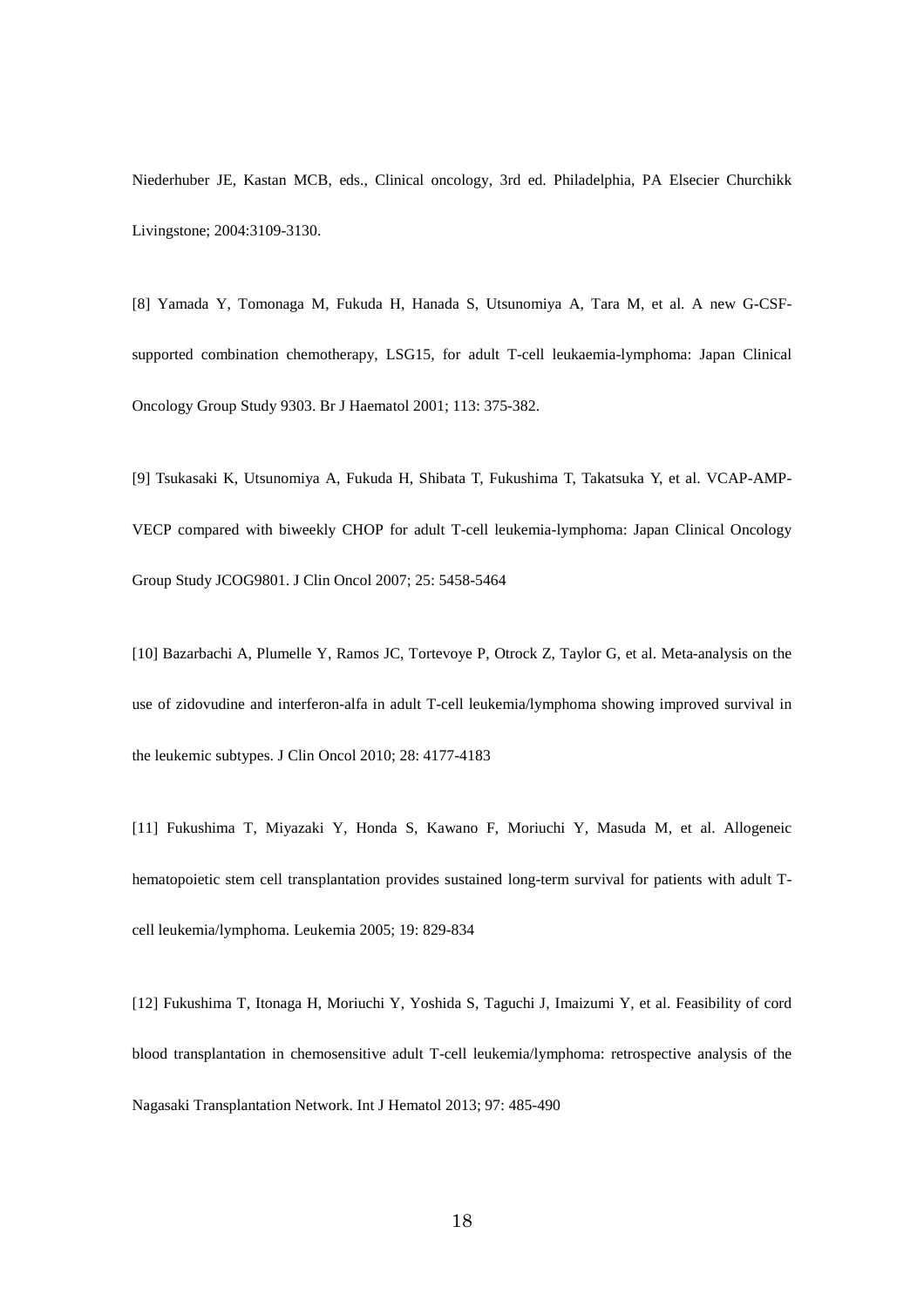[13] Hishizawa M, Kanda J, Utsunomiya A, Taniguchi S, Eto T, Moriuchi Y, et al. Transplantation of allogeneic hematopoietic stem cells for adult T-cell leukemia: a nationwide retrospective study. Blood. 2010;116: 1369-1376.

[14] Yamada Y, Atogami S, Hasegawa H, Kamihira S, Soda M, Satake M, et al. Nationwide survey of adult T-cell leukemia/lymphoma (ATL) in Japan. Rinsho Ketsueki 2011; 52: 1765-1771

[15] Katusya H, Yamanaka T, Ishitsuka K, Utsunomiya A, Sasaki H, Hanada S, et al. Prognostic index for acute- and lymphoma-type adult T-cell leukemia/lymphoma. J Clin Oncol 2012; 30: 1635-1640

[16] Tsukasaki K, Hermine O, Bazarbachi A, Ratner L, Ramos JC, Harrington W Jr, et al. Definition, prognostic factors, treatment, and response criteria of adult T-cell leukemia-lymphoma: a proposal from an international consensus meeting. J Clin Oncol 2009; 27: 453-459

[17] Ishida T, Joh T, Uike N, Yamamoto K, Utsunomiya A, Yoshida S, et al. Defucosylated anti-CCR4 monoclonal antibody (KW-0761) for relapsed adult T-cell leukemia-lymphoma: A multicenter phase II study. J Clin Oncol 2012; 30: 837-842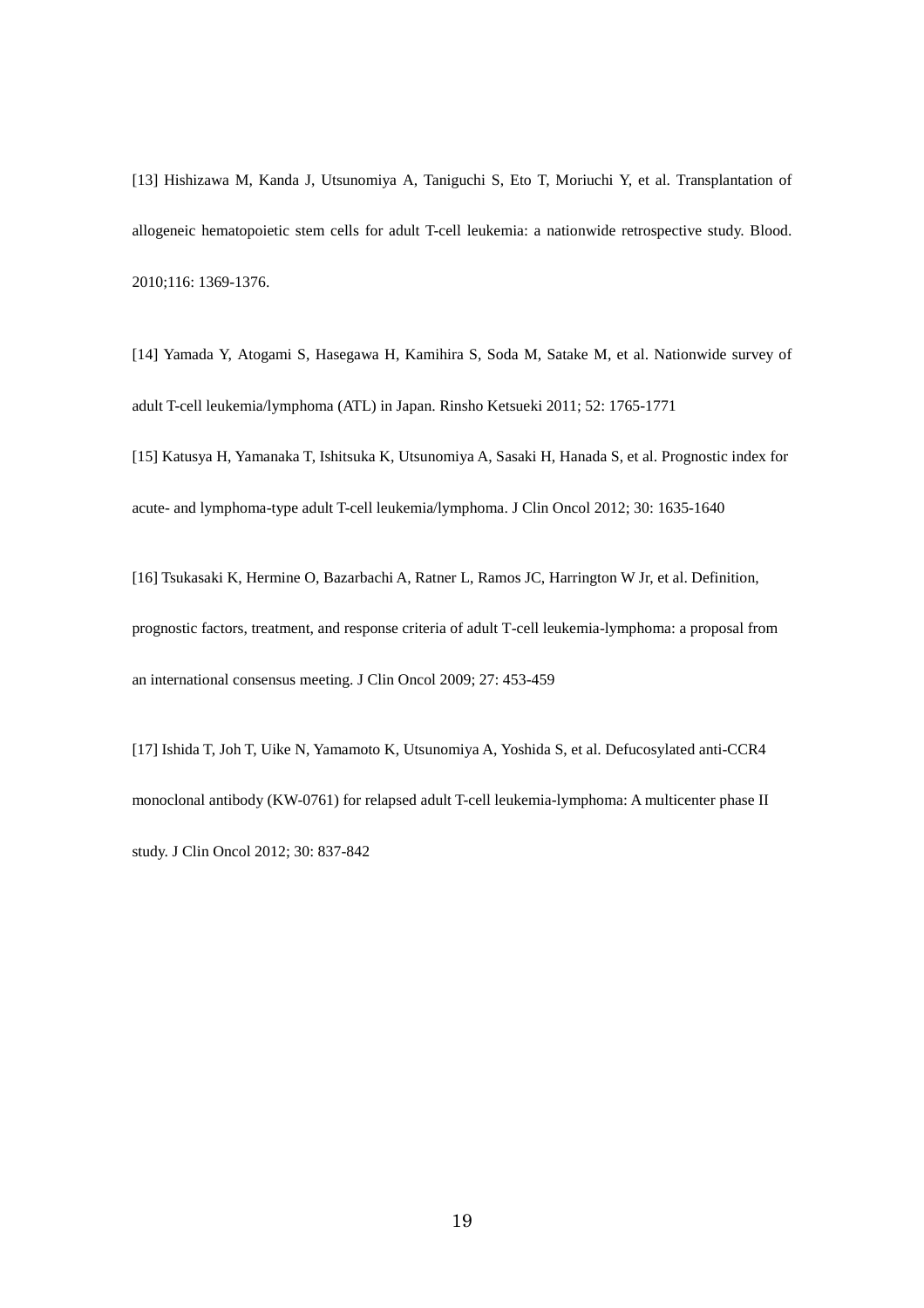# **Figure Legends**

Figure 1. Flowchart of patients. Allo-HSCT, allogeneic hematopoietic stem cell transplantation

Figure 2. Survival of patients by age.

Figure 3. Survival of the elderly patients according to the initial therapy .

Figure 4. Survival of elderly patients. a, Survival according to the simplified ATL-prognostic index (PI).

b, Survival according to Albumin (Alb).

Figure 5. Age distribution of the patients with aggressive ATL at diagnosis.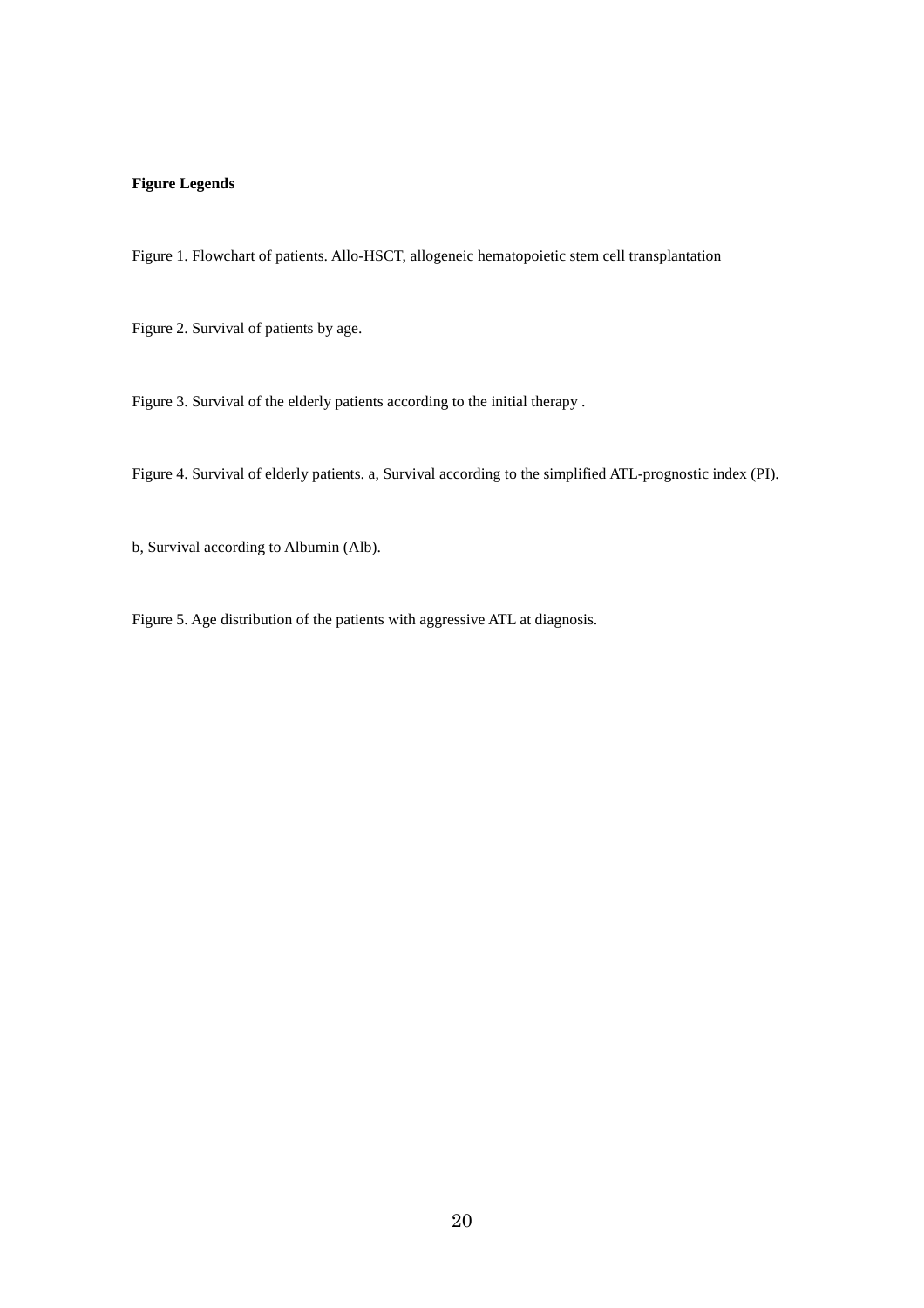

**Figure 1. Flowchart of patients**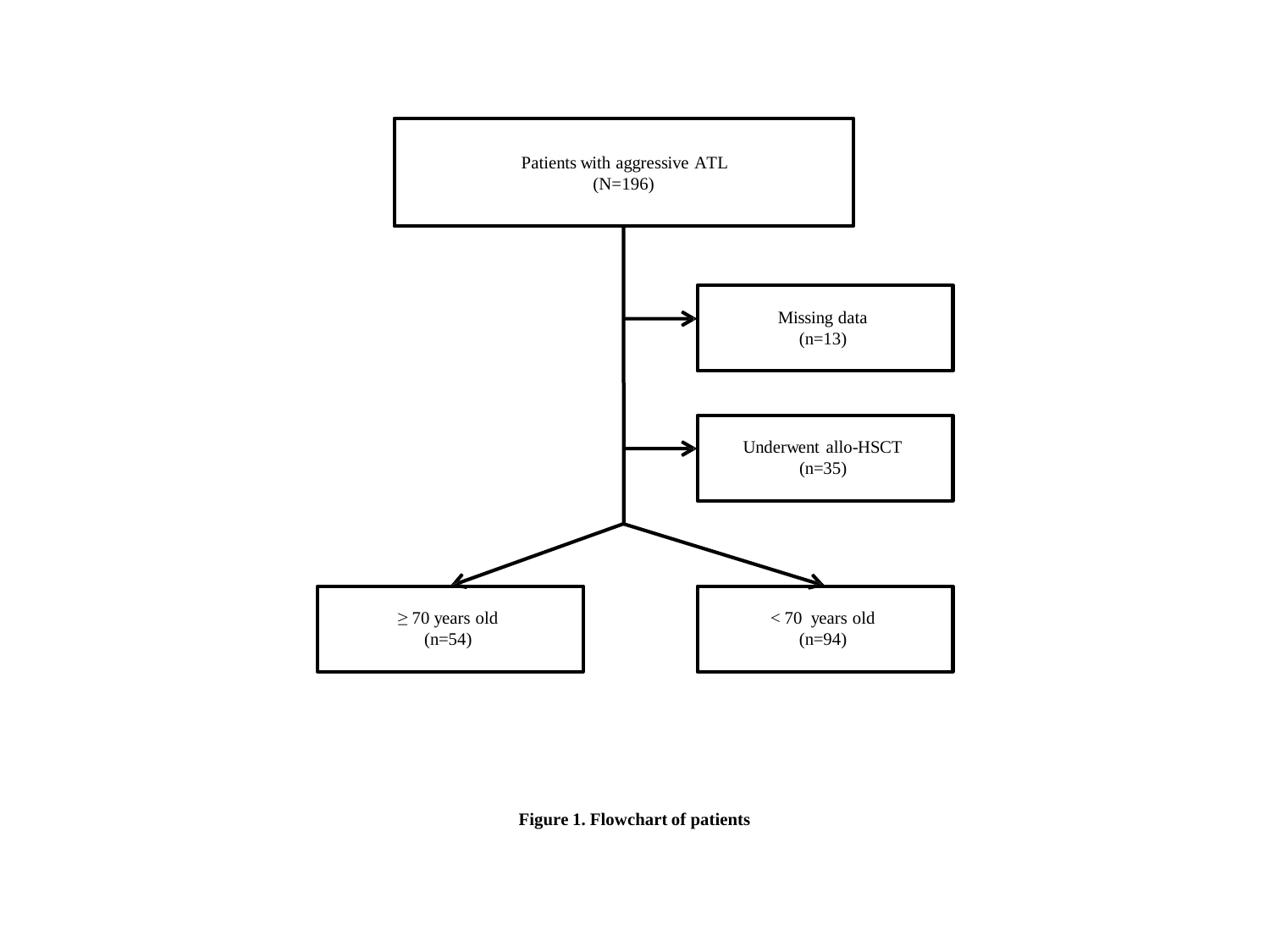

**Figure 2. Survival of patients by age**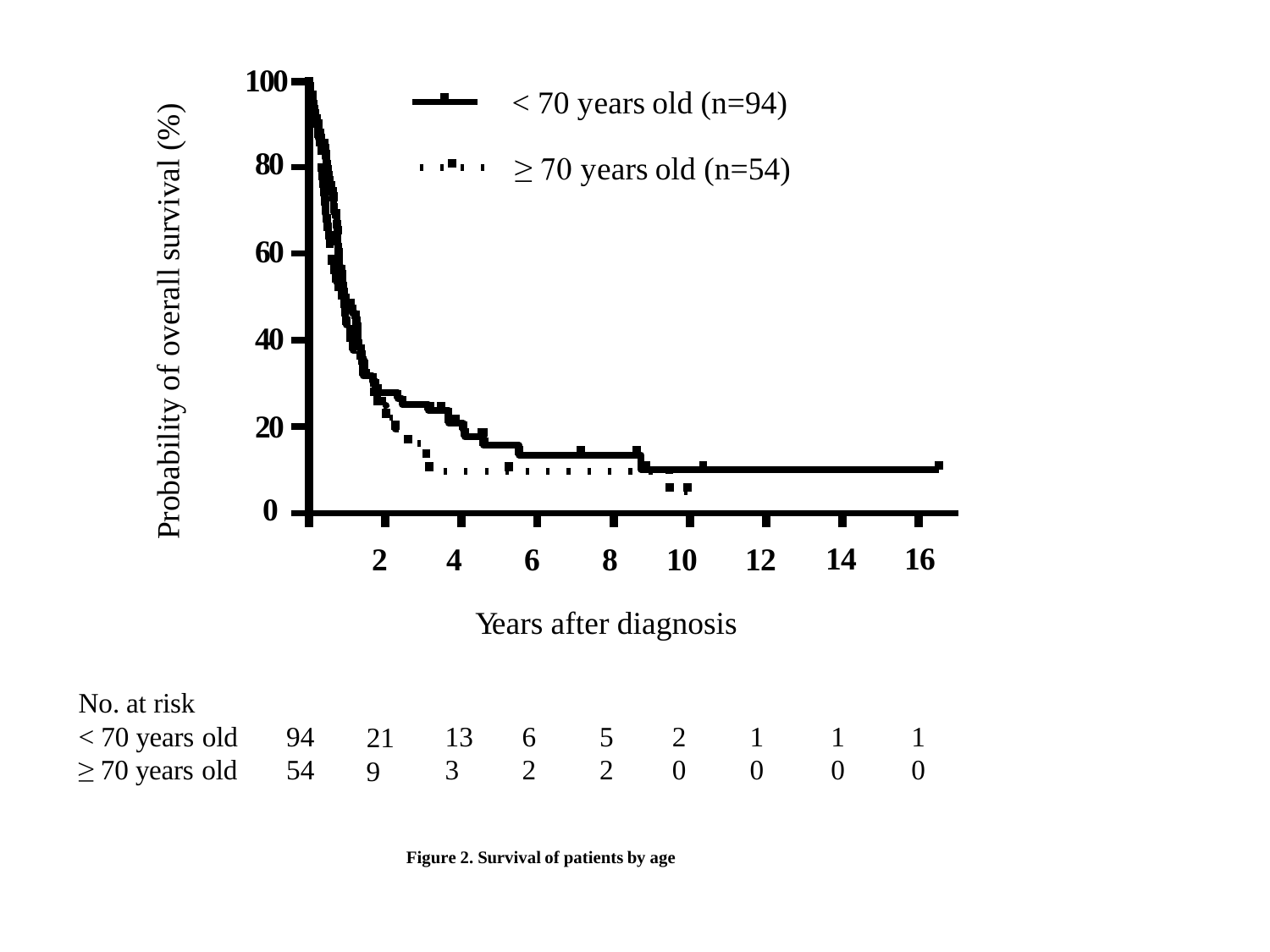

**Figure 3. Survival of the elderly patients according to the initial therapy**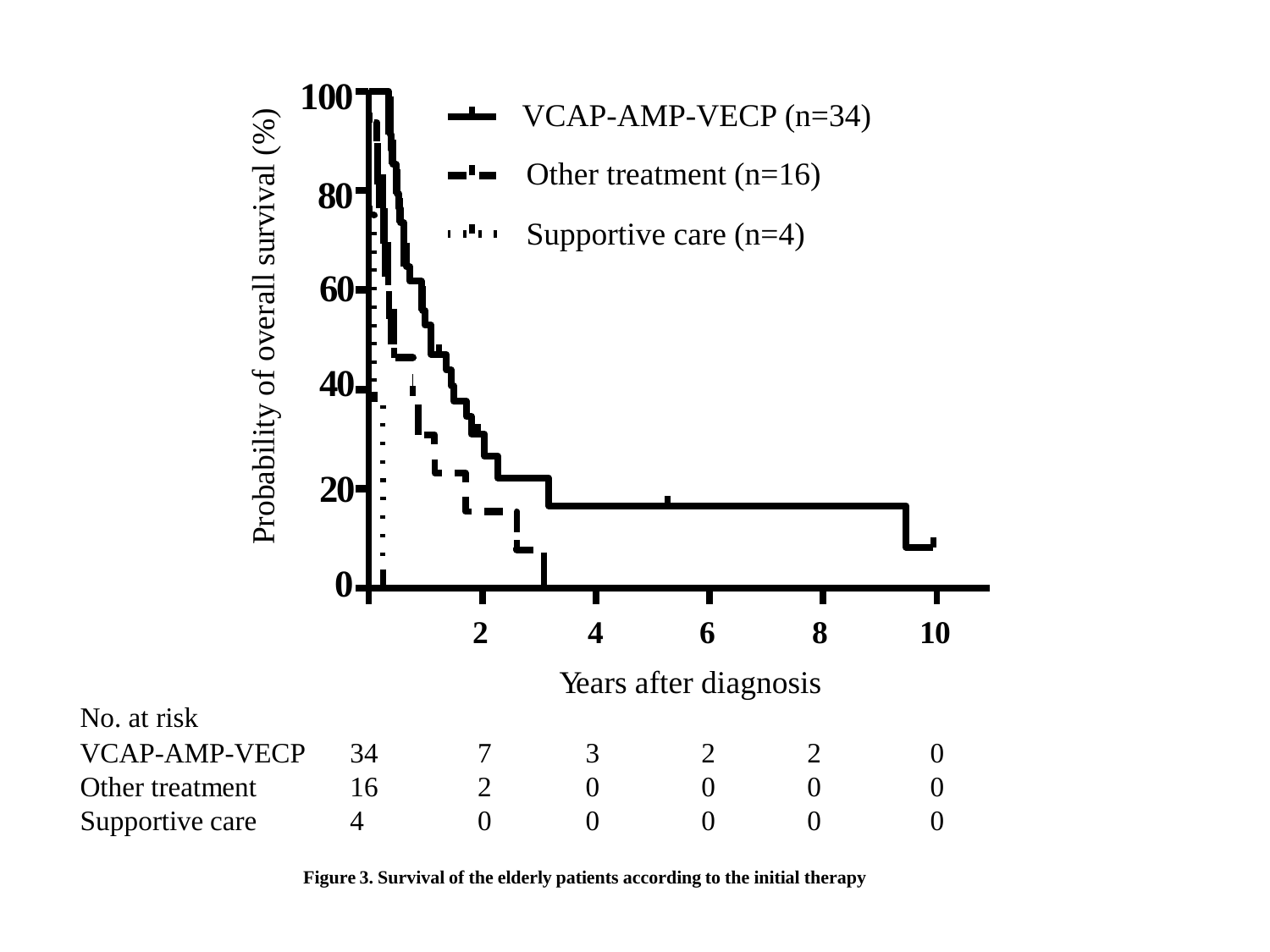

**Figure 4. Survival of elderly patients. a Survival according to simplified ATL-PI.**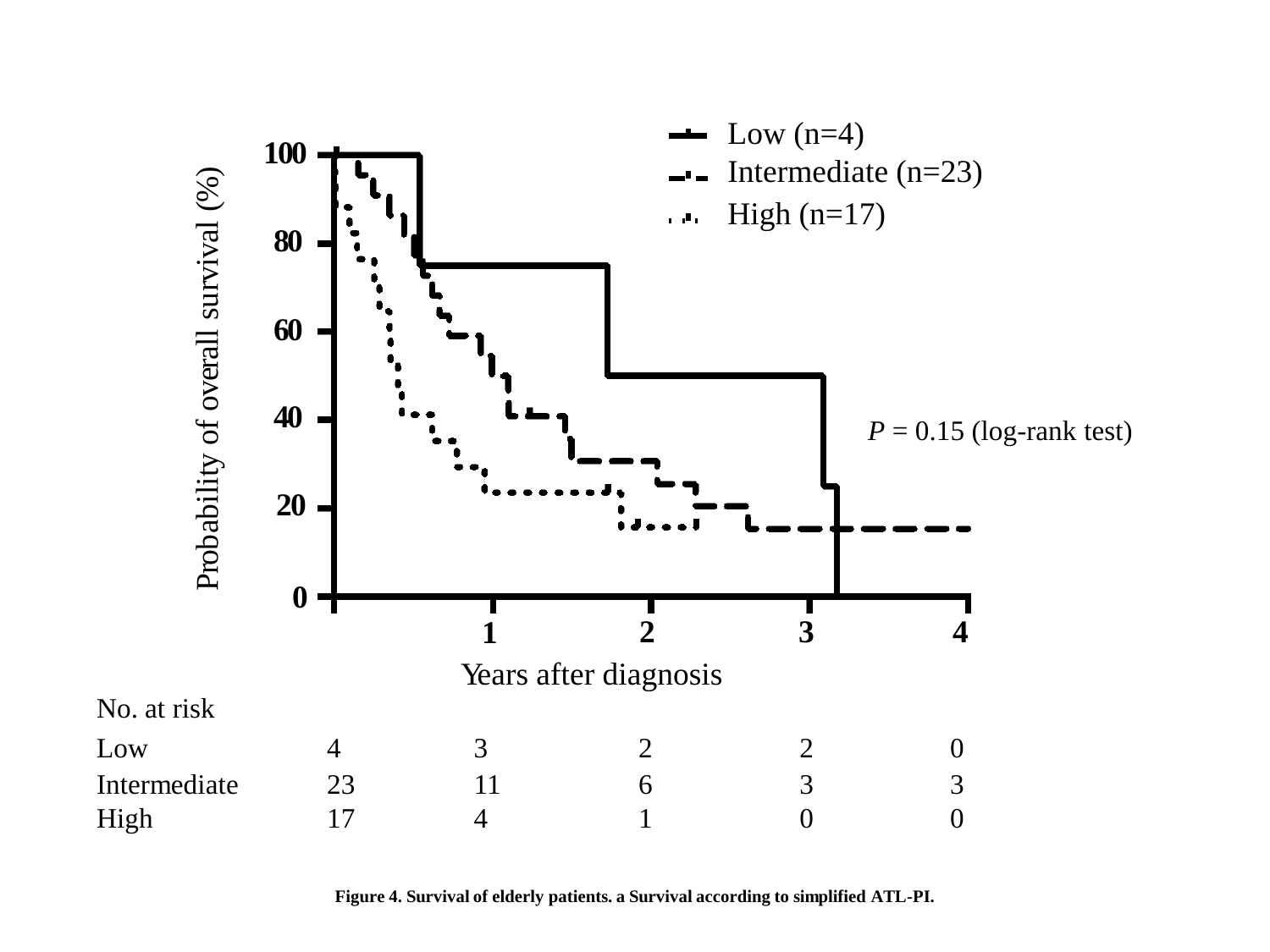

**Figure 4. Survival of elderly patients. b Survival according to Alb.**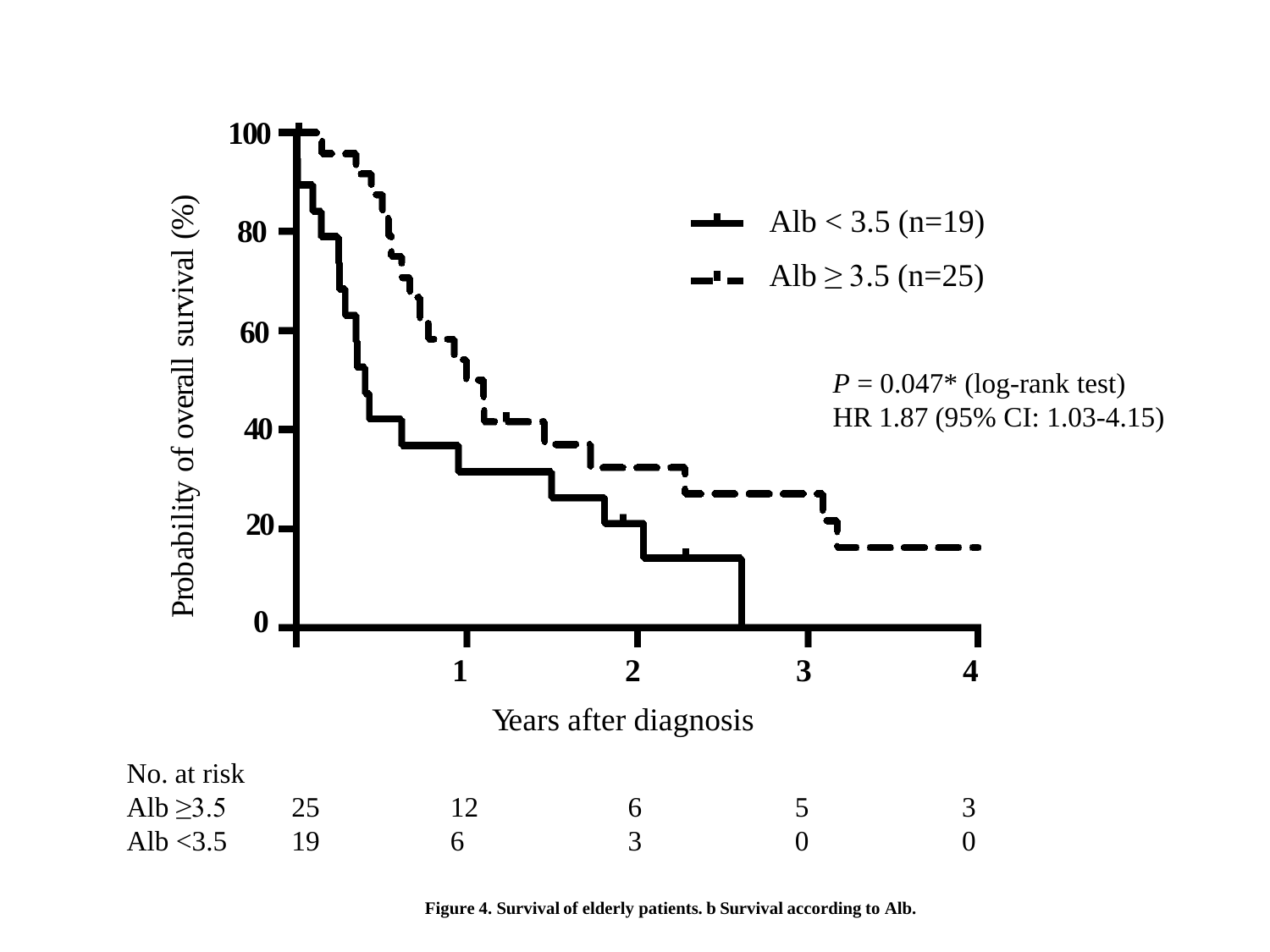

**Figure 5. Age distribution of patients with aggressive ATL at diagnosis**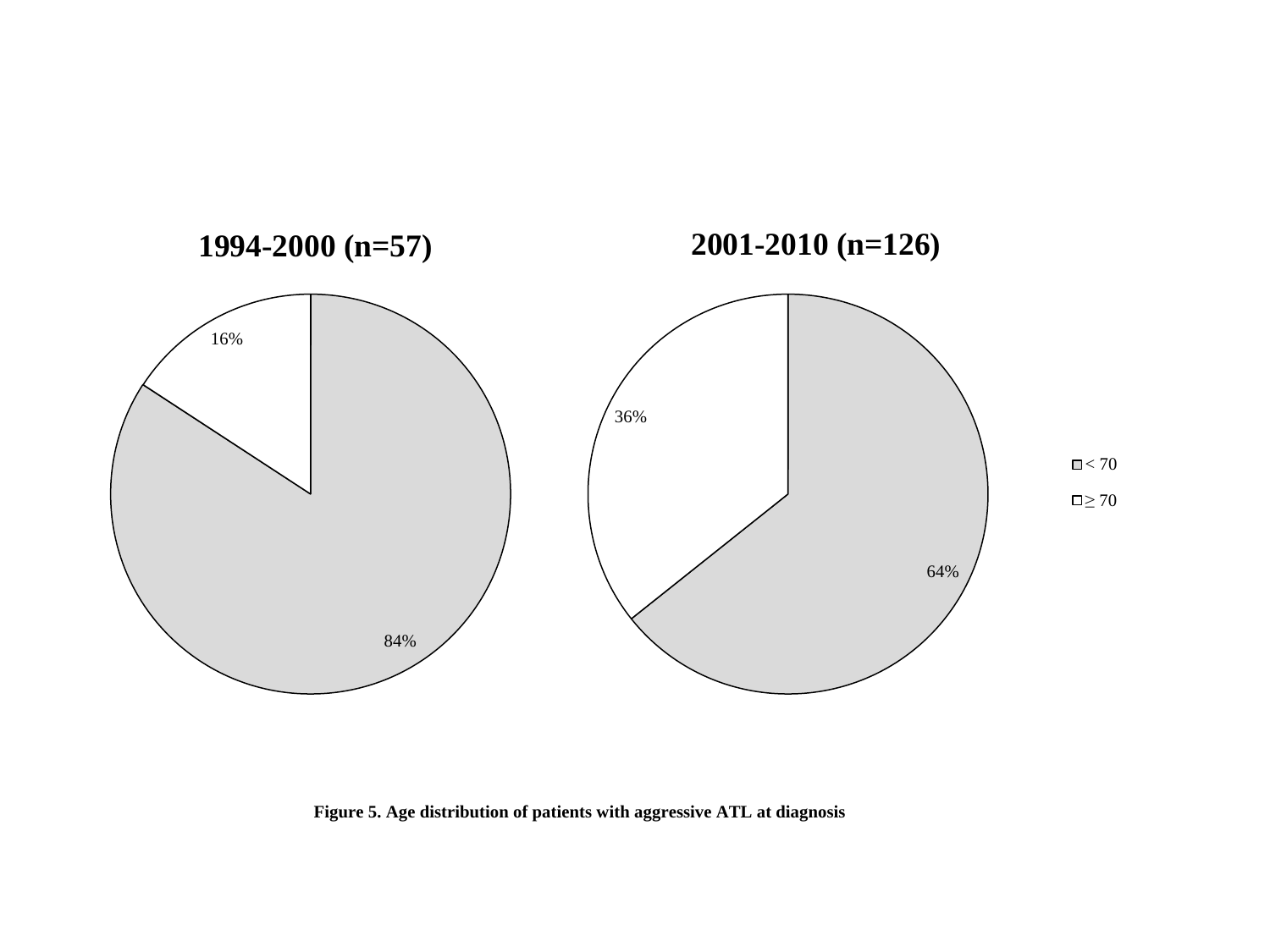# **Table 1. Characteristics of all patients with aggressive ATL**

|                                                           | $<$ 70 years old     | $\geq$ 70 years old | $P$ value    |
|-----------------------------------------------------------|----------------------|---------------------|--------------|
|                                                           | $(n=94)$             | $(n=54)$            |              |
| Median age (range) (year)                                 | $60.5(34-69)$        | 74 (70-85)          |              |
| <b>Sex</b>                                                |                      |                     | $\mathbf{1}$ |
| Male                                                      | 52                   | 30                  |              |
| Female                                                    | 42                   | 24                  |              |
| Subtype                                                   |                      |                     | 0.21         |
| Acute type                                                | 76                   | 38                  |              |
| Lymphoma type                                             | 15                   | 15                  |              |
| Unfavorable chronic type                                  | 3                    | $\mathbf{1}$        |              |
| WBC count $(\times 10^9$ /L), median (range)              | $9.9(1.4-224.8)$     | $7.2(1.2-186.0)$    | $0.01*$      |
| Neutrophil count $(\times 10^9$ /L), median (range)       | $5.8(0.2-108.5)$     | $4.1(0-21.6)$       | $0.008*$     |
| Total lymphocyte count $(\times 10^9/L)$ , median (range) | $2.9(0.3-206.8)$     | $1.7(0.4-169.3)$    | $0.04*$      |
| Platelet count $(\times 10^9$ /L), median (range)         | 204 (18-566)         | 188 (58-415)        | 0.66         |
| Serum total protein (g/dL), median (range)                | $6.3(4.1-7.9)$       | $6.6(4.4-8.8)$      | 0.21         |
| Serum albumin (g/dL), median (range)                      | $3.6(2.2-4.7)$       | $3.7(1.3-4.5)$      | 0.82         |
| LDH (IU/L), median (range)                                | 496 (151-9165)       | 503 (138-4425)      | 0.46         |
| BUN (mg/dL), median (range)                               | $15(5-57)$           | $16(5-81)$          | 0.43         |
| Soluble IL-2R (U/mL), median (range)                      | 12252.5 (397-150124) | 11212 (595-117784)  | 0.53         |
| Serum corrected calcium (mg/dL), median (range)           | $9.9(8.4-19.4)$      | $9.8(8.4-18.9)$     | 0.85         |
| Ann Arbor stage                                           |                      |                     | 0.5          |
| $\rm I\text{-}II$                                         | 5                    | 5                   |              |
| $III-IV$                                                  | 89                   | 49                  |              |
| Performance status                                        |                      |                     | 0.85         |
| $0 - 2$                                                   | 67                   | 40                  |              |
| 3, 4                                                      | 27                   | 14                  |              |
| B symptom present                                         | 32                   | 15                  | 0.47         |
| Initial treatment                                         |                      |                     | $< 0.0001*$  |
| VCAP-AMP-VECP (full dose)                                 | 47                   | 3                   |              |
| VCAP-AMP-VECP (dose modification)                         | 16                   | 31                  |              |
| Other treatment                                           | 29                   | 16                  |              |
| Supportive care                                           | $\overline{c}$       | $\overline{4}$      |              |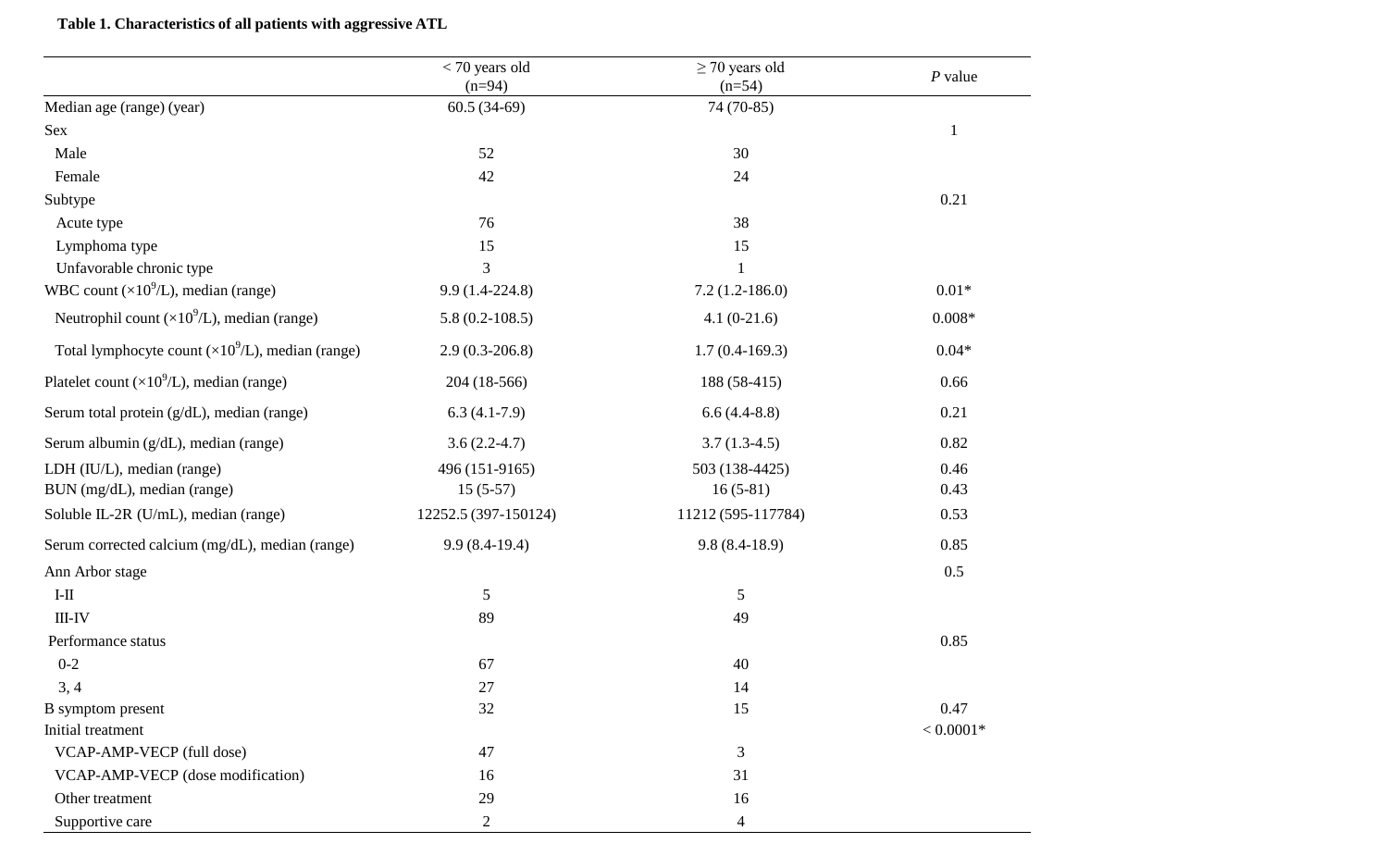### **Table 2. Characteristics of elderly patients by initial treatment**

|                                                           | VCAP-AMP-VECP      | Other treatment<br>$(n=16)$ | Supportive care    |  |
|-----------------------------------------------------------|--------------------|-----------------------------|--------------------|--|
|                                                           | $(n=34)$           |                             | $(n=4)$            |  |
| Median age (range) (year)                                 | 73 (70-85)         | 79 (70-84)                  | $75.5(72-85)$      |  |
| Sex                                                       |                    |                             |                    |  |
| Male                                                      | 20                 | $\boldsymbol{7}$            | 3                  |  |
| Female                                                    | 14                 | 9                           | $\mathbf{1}$       |  |
| Subtype                                                   |                    |                             |                    |  |
| Acute type                                                | 25                 | 12                          | $\mathbf{1}$       |  |
| Lymphoma type                                             | 9                  | $\overline{4}$              | $\overline{2}$     |  |
| Unfavorable chronic type                                  | $\mathbf{0}$       | $\boldsymbol{0}$            | $\mathbf{1}$       |  |
| WBC count $(\times 10^9$ /L), median (range)              | $6.3(3.0-186.0)$   | $8.0(1.2-27.9)$             | $12.0(8.1-17.1)$   |  |
| Neutrophil count $(\times 10^9$ /L), median (range)       | $4.0(0.3-21.6)$    | $4.0(0-12.1)$               | $5.7(2.9-10.1)$    |  |
| Total lymphocyte count $(\times 10^9$ /L), median (range) | $1.8(0.3-169.3)$   | $1.4(0.5-23.7)$             | $4.1(0.6-13.2)$    |  |
| Platelet count $(\times 10^9$ /L), median (range)         | 189 (58-415)       | 189 (101-339)               | $166(111-293)$     |  |
| Serum total protein (g/dL), median (range)                | $6.7(4.9-7.8)$     | $6.3(4.4-8.8)$              | $6.5(5.7-7.3)$     |  |
| Serum albumin (g/dL), median (range)                      | $3.7(1.3-4.5)$     | $3.4(2.7-4.1)$              | $3.1(2.7-4.3)$     |  |
| LDH (IU/L), median (range)                                | 527 (176-4425)     | 526 (182-1634)              | 279 (138-1306)     |  |
| BUN (mg/dL), median (range)                               | $15(5-47)$         | $17(11-81)$                 | $20(18-22)$        |  |
| Soluble IL-2R (U/mL), median (range)                      | 11931 (595-117784) | 10981 (1171-29533)          | 10277 (3580-25136) |  |
| Serum corrected calcium (mg/dL), median (range)           | $9.8(8.4-13.4)$    | $9.7(8.7-18.9)$             | $9.8(9.6-10.4)$    |  |
| Ann Arbor stage                                           |                    |                             |                    |  |
| $\rm I\text{-}II$                                         | $\overline{4}$     | $\mathbf{1}$                | $\mathbf{1}$       |  |
| $III-IV$                                                  | 27                 | 15                          | 3                  |  |
| Performance status                                        |                    |                             |                    |  |
| $0 - 2$                                                   | 27                 | 11                          | $\overline{c}$     |  |
| 3, 4                                                      | $\tau$             | 5                           | $\overline{c}$     |  |
| B symptom present                                         | 10                 | $\overline{4}$              |                    |  |